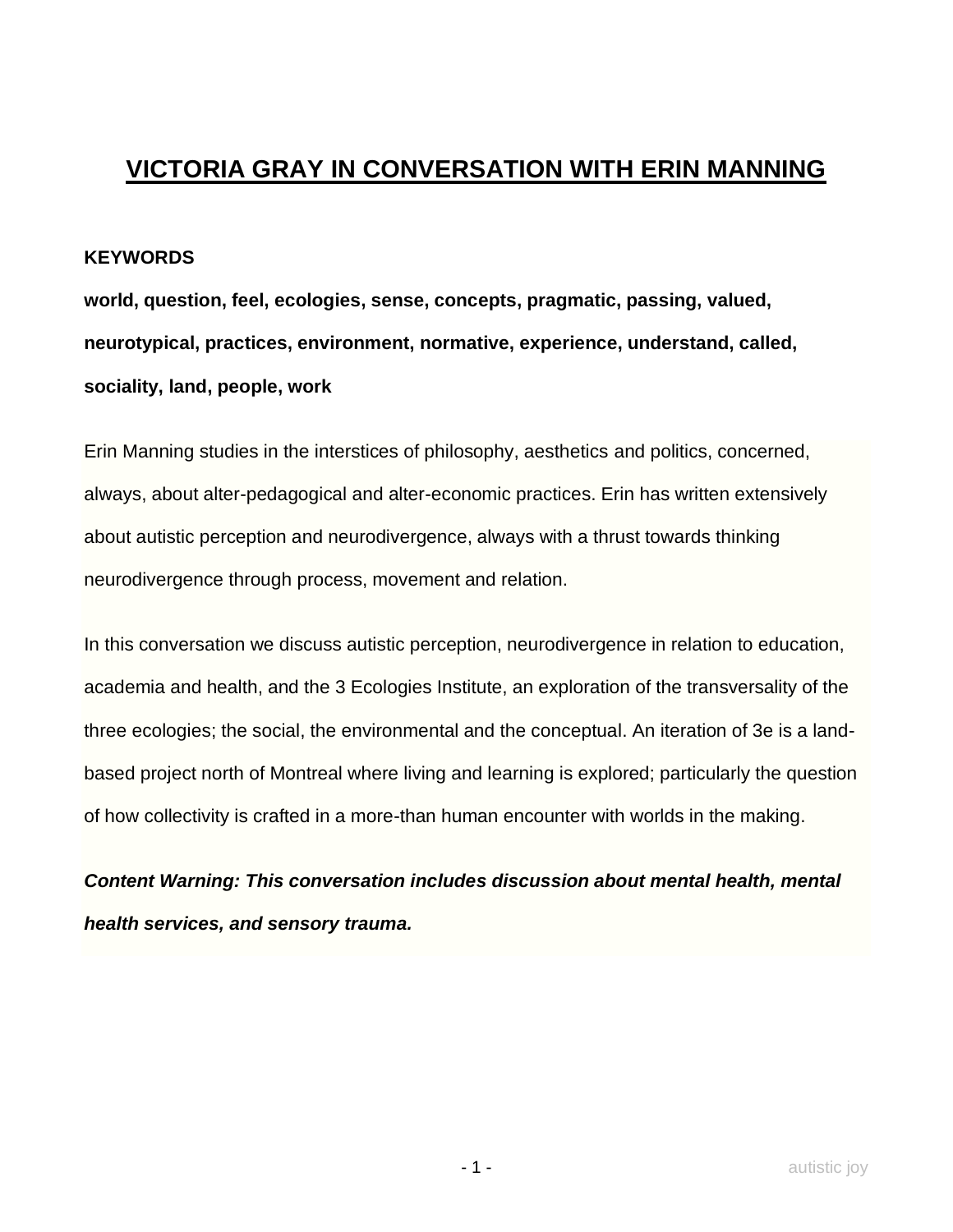**VICTORIA GRAY:** I have to resist starting with a neat question or a smooth segue into some concepts. I realized academic training doesn't really give you that opportunity. You can't really dive in without qualification or a mandate or 10,000 words. So I thought I'd do as you do, perhaps, and just dive in. And the entry point being in the middle of your most recent book 'For A Pragmatics of The Useless.' You share an account from Aspie girl, which is from their blog, 'Autism and Angels,' and Aspie girl writes:

*"The TV is off, but I can still hear and feel on my skin, the current of electricity powering all that equipment."*

And I was so struck by that because this is exactly my experience. This is what led me to my [autism] diagnosis. I guess I was always characterized as an overly sensitive child/adult, perhaps having extrasensory abilities . . . clairvoyant. But it was never valued. It was always seen as a weakness. I always experienced it as weakness. And it's true to say that this led to periods of burnout and fatigue in my daily life. And I guess the joyful aspects of that aren't necessarily always foregrounded. And so instead, what I have experienced is, as you've described it, a society which demonizes those bodies that collapse under the strain of overstimulation.

You introduce the concept of 'backgriddism,' as a kind of neurotypicality, which is to say, the capacity to literally background those parts of experience - like sound, like movement - that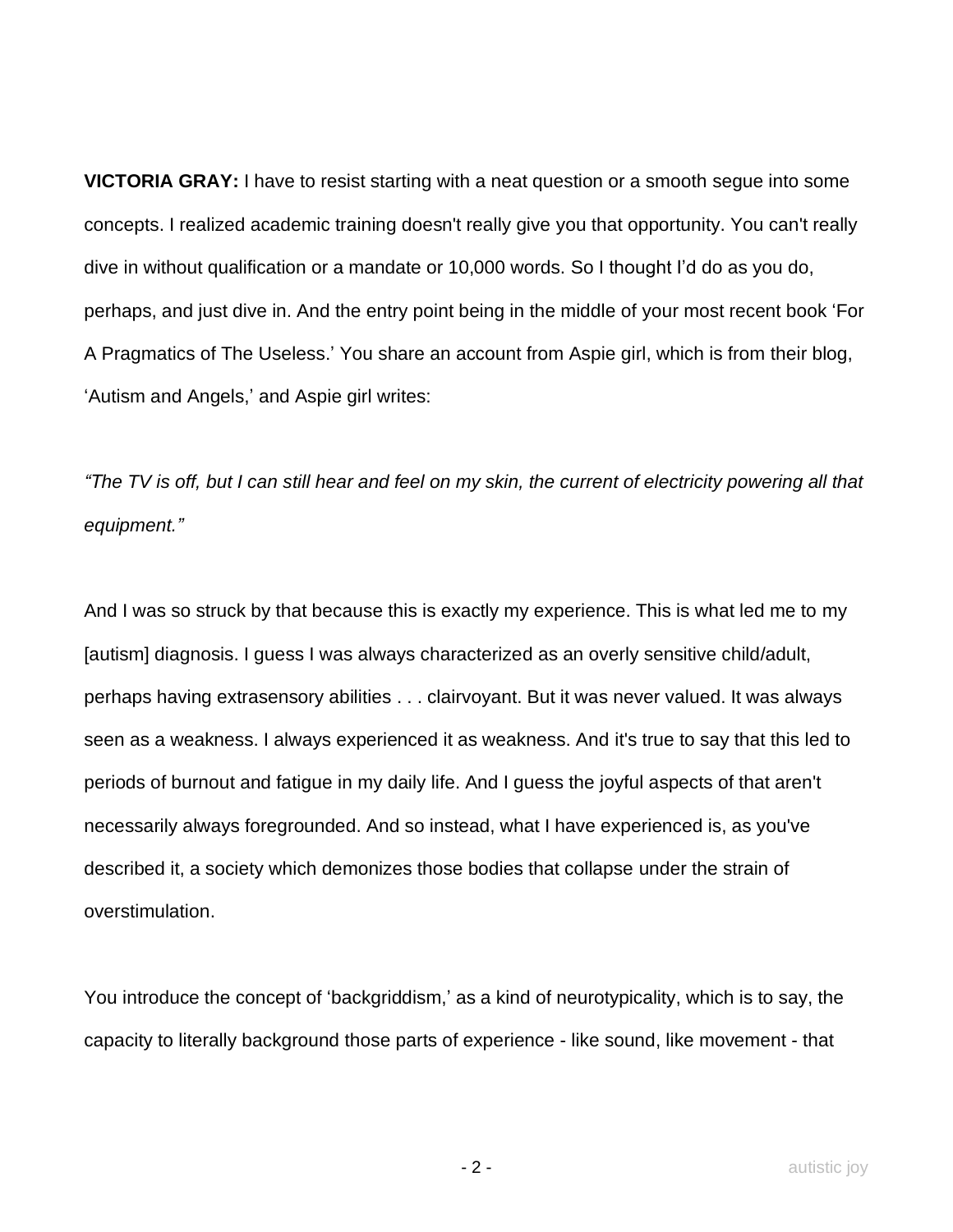might come 'teeming in.' You use that phrase 'teeming in,' which I really love. And that's definitely my experience. So I thought we could start with 'teeming in' and 'backgridding.'

**ERIN MANNING:** [CRASHING SOUND] I'm smiling because my deaf cat just crashed over the whole plant behind you! So that's perfect. She's definitely not backgridding at the moment. I'm just gonna ask Brian [Massumi] to take her away.

**VG:** This is perfect! This is it exactly! It comes teeming in!!

**EM:** You know, I love your question. It's a painful question, isn't it? So I got the idea of backgridding from Brian Massumi, from his book 'Parables for the Virtual.' It populated my thinking for years, and then when I looked for it, it wasn't there!! I mean, versions of it were but you know, sometimes you read a book and it's doing something that is so clear to you as a powerful, powerful technique, but you've given, in a way, your own valence to it. And I think I do that quite a lot. I sort of fabulate things into thinkers because they move me in certain ways. And I think that all of Brian's work is invested in this idea of backgridding, which is this sort of secondary order practice that sort of smooths out the complexity of an event, and gives it back to us in the iteration that is valued by the world.

I often say this, and maybe I say it too often, but I'll just repeat it again. For me, neurotypicality is not a person, neurotypicality is a systemic operation that motivates a certain accounting of experience in a certain accounting of value. And when I say that, I don't mean that there is no such thing as neurotypicality, that it hasn't got real functions and real effects. Nor am I saying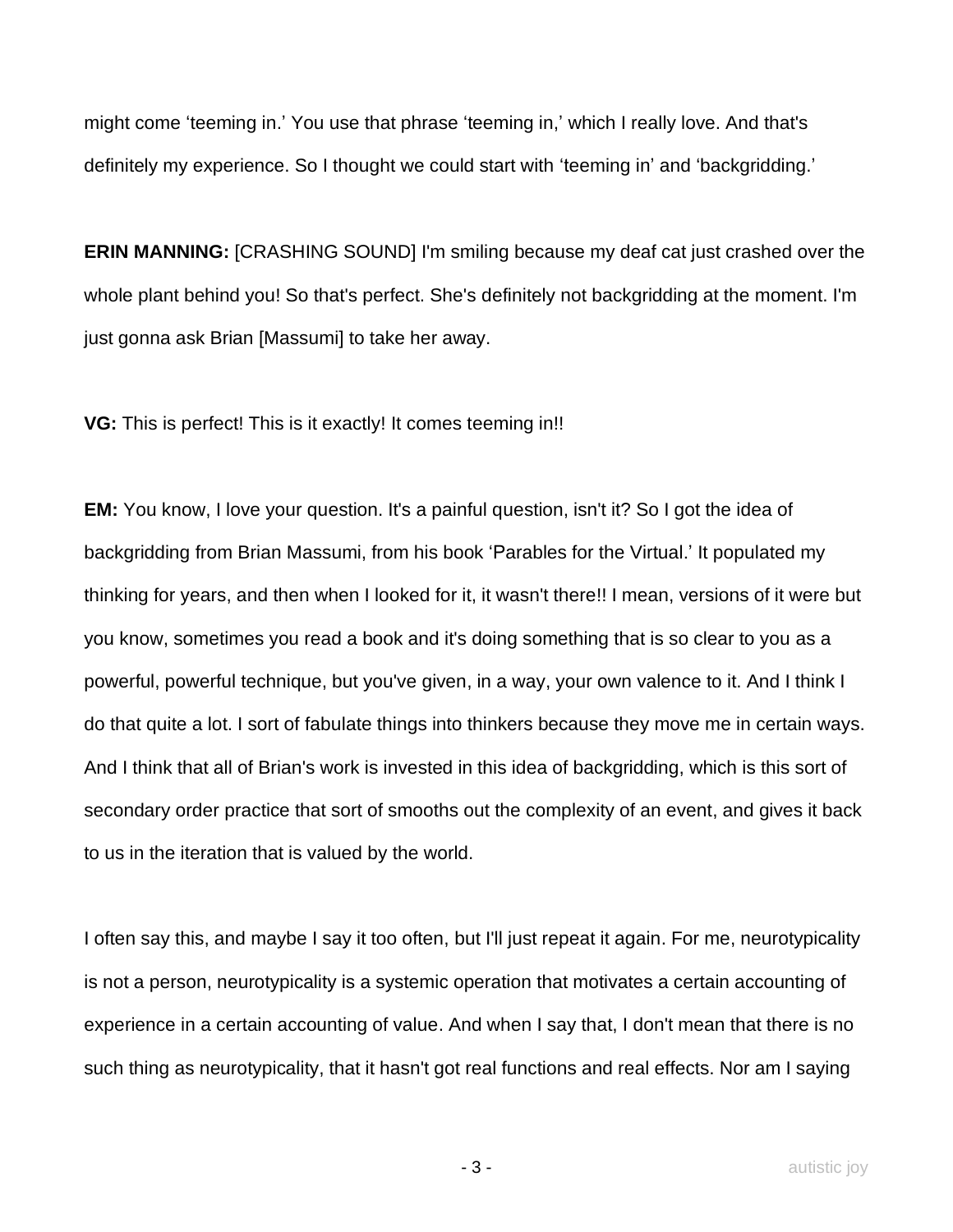that the spectrum of neurodiversity is just some kind of bland landscape where everybody fits somewhere. I mean, in a sense, that is the case. But I think we have to speak about the question of value right there. And then to talk about who passes and who doesn't, or sort of go back to the idea of backgridding. It's a question of passing. I think that for some people, the backgridding is so intuitive. It's so easy that the dwelling and the teeming doesn't even register. But the teeming is going to be there, to a degree, for everyone. But the question is, how foregrounded it is in experience. Right? And I think that like you, the irony of my own trajectory is that it didn't occur to me through all the writing that I was neurodiverse. I just kept writing and writing and writing then someday, somebody introduced me as neurodiverse. And that I like, me?!

And I think it was because I had been working with the acute case of classical autism. I was so entranced by the power of autistic perception at that acute limit. I mention this because in my case, there was quite a lot of shame around mental illness. And I want to say that because, you know, when you talked about burnout, when you talked about sort of failing the image of society, I'm assuming at some level you felt the sense that your body couldn't keep up. That's something I've lived my whole life. But it's not something that I felt I could be open about. Because I was so busy passing. And so, you know, the time I spent in psychiatric institutions, the years I spent in therapy, trying to figure out how to mute this too intense body, those were actually in a large part time spent learning to pass. So I think when we come to backgridding, we have to recognize it is an extraordinary violence.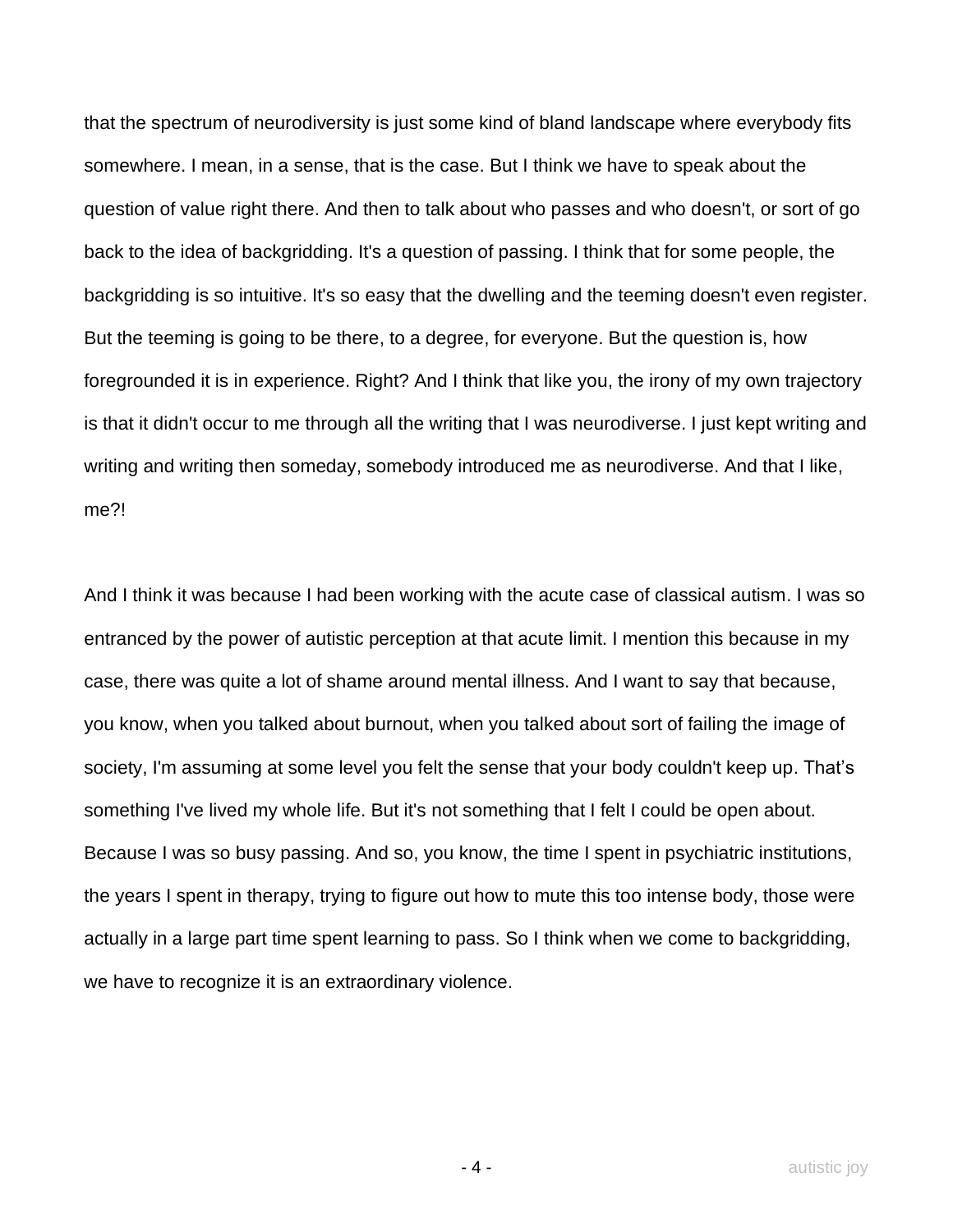**VG:** That's exactly how I experienced it. I obviously have gone through the education system, have gone through the mental health system, and then was teaching in universities. And the question of passing, for me, was something that I'd become very adept at. But it had such a huge, huge cost. Perhaps the question, at least in the diagnostic process is . . . is it autism? is it trauma? And perhaps it is very hard to distinguish between the two. Especially if you've been passing, and dealing with the effects of that violence.

I was 36 when I had a diagnosis and felt more able to understand and maybe keep myself safe. I think it's probably the way that I would explain it best. You mentioned about muting the too intense body. This is something that I was never really able to do, except on the surface. And so the effects were always there, it was never something that I was truly able to switch off. And, interestingly, I support lots of people who are going through the diagnostic process. And a lot of the time, especially for people who are perhaps older, they'll say, "but what happens if I mask so much in the assessment?" They don't necessarily have a sense of being able to not pass, or know when are they passing.

I've obviously read your work [on autism] over the years, and I'd often feel, like you, that this wasn't me. But when I got my diagnosis, I just sort of looked at my bookshelf and thought how all of the artwork that I had been making - I mean, essentially, I look back on all of the performances and the drive to you know, study dance professionally - it kind of was like a form of stimming. Or it was a place that I could justify my need to be physical, to have repetitive movement. I was able to call it art or whatever. But it had another function, for me.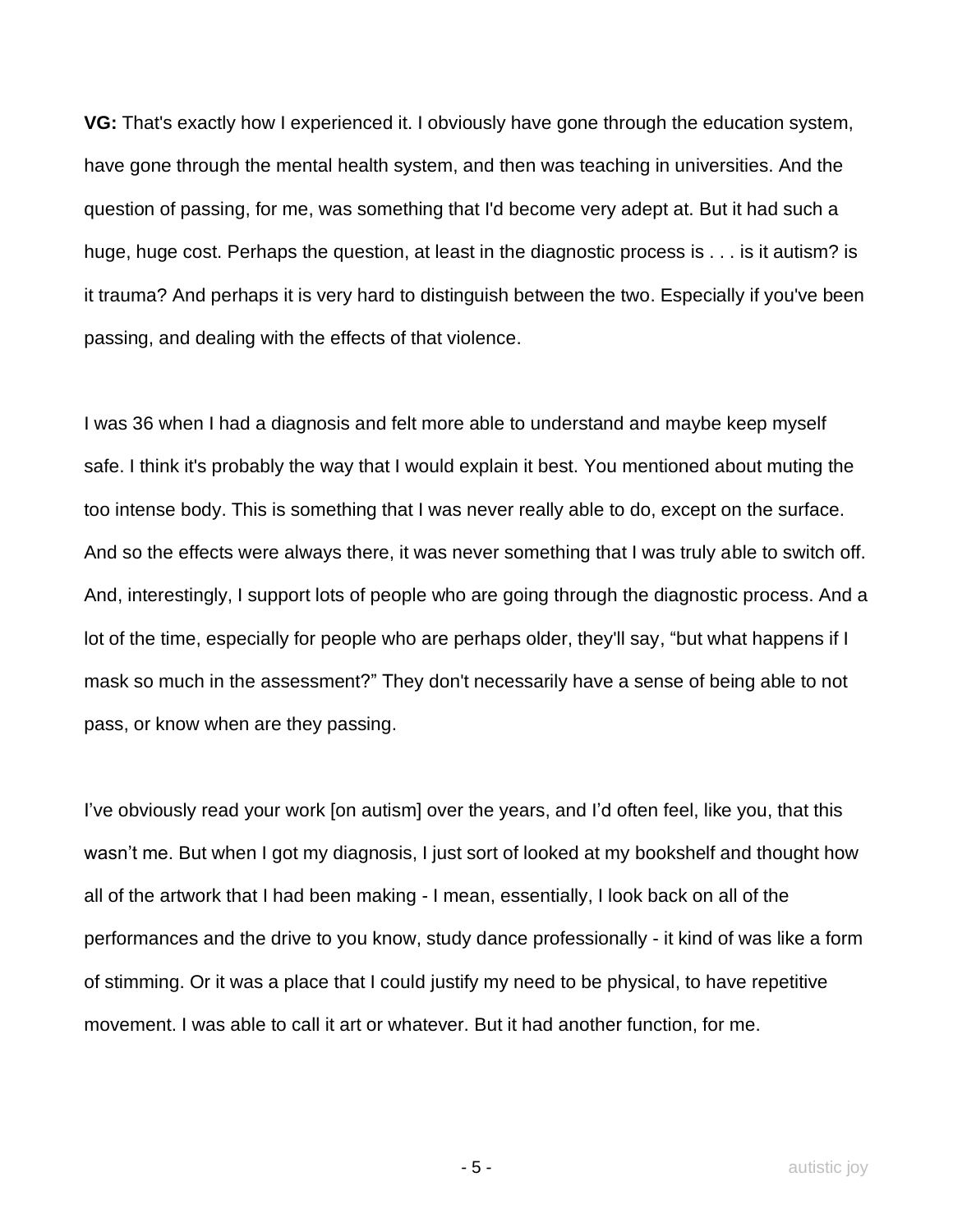**EM:** I think, one of the key concepts for me in 'For a Pragmatics of the Useless' is 'minor sociality.' And it's deeply inflected by the work in black studies around sociality, which I understand is a foregrounding of the field of relation. In a way that is so familiar to me from the way that autistics speak about how the world resonates in excess of a body envelope. And I think that that's the place where there's often an extraordinary shame for neurodiversity. Because normative sociality, that begins and ends with subject positions, is so hard. And we live in a world where that is prized in the name of neurotypicality. In the name of whiteness. And that's what the universities breed. Whiteness. Neurotypicality.

And so when we fail at that, what we internalize is self-hatred. And the failure at that happens through this extraordinary labor of passing. Trying and trying through a whole lifetime to figure out what the constellation of one-plus-one sociality can feel like, in order to do it. And the minor sociality - which is the being in the world and movement, the feel of the relational field, the activation through an ecology of practices - that has so little value. Or is given so little value. It's given some sort of peripheral value in all kinds of academic fields. But you're supposed to accompany that with a kind of major sociality. And so when we think about backgridding, it's important to also think about the ways in which that which produces a certain kind of failed body, is perpetuated through the way we understand ourselves as partners, as parents, as children, etc. And if we get to the place where we recognize the value of minor sociality, it will affect, I think, the conditions in which we live in the sense that we may have to make decisions about things we don't want to do anymore. I know I have, just in terms of the kinds of engagements or encounters that are simply not possible.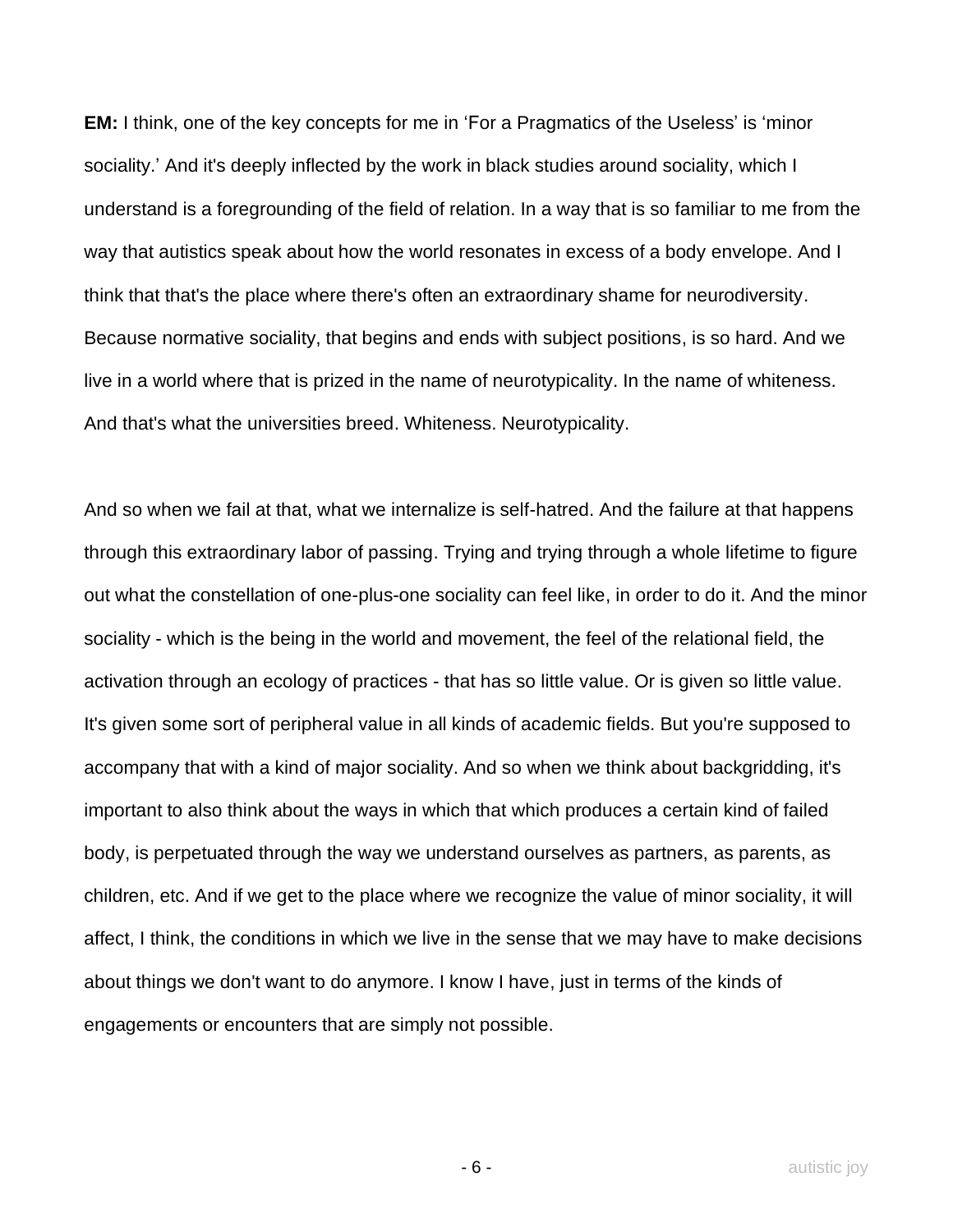The example I would give is that, you know, almost 20 years ago, I decided I just couldn't go to conferences, I felt like such a failure. But I would go to conferences, and I would be so miserable, so miserable, so alone, so confused about how to perform. And I had the luck to be in an environment academically where I was invited enough that I didn't have to go to conferences. I mean, I was invited to do things enough that that would be representative of my service to the academy. But had I not received all those invitations, I would have failed in the process of being recognized as an academic because I couldn't do that kind of work. And I had no idea that not doing that kind of work had a reasoning.

**VG:** Yeah, I was 10 years in the academy, three years teaching in a college, and seven years at a university. And that sense of failure and shame and guilt is exactly my experience, and going to conferences, exactly. Spending most of the time in the toilet because then I wouldn't have to do the major sociality. And feeling that I couldn't quite understand what it was. It's a very mercurial experience. Like, I'm good at this, intellectually I can perform, I can mask for a certain amount of time. And yet, this makes no sense to me in another sense. And that not only produced a sense of guilt and shame, but a real disconnect, to the point where I actually resigned my job. And I think the resignation was not even so much to do with burnout. But it was to do with this sense of unease with the performance that I was having to do, which I couldn't quite understand. Really, what am I doing in order to pass in this environment? And I don't think the guilt and shame actually goes away. I think it's actually sometimes made worse by the fact that my way of being in the world has a diagnostic set of criteria. And that means that in certain situations, I need to disclose that difference in order to feel valued. And that is in professional and also personal situations.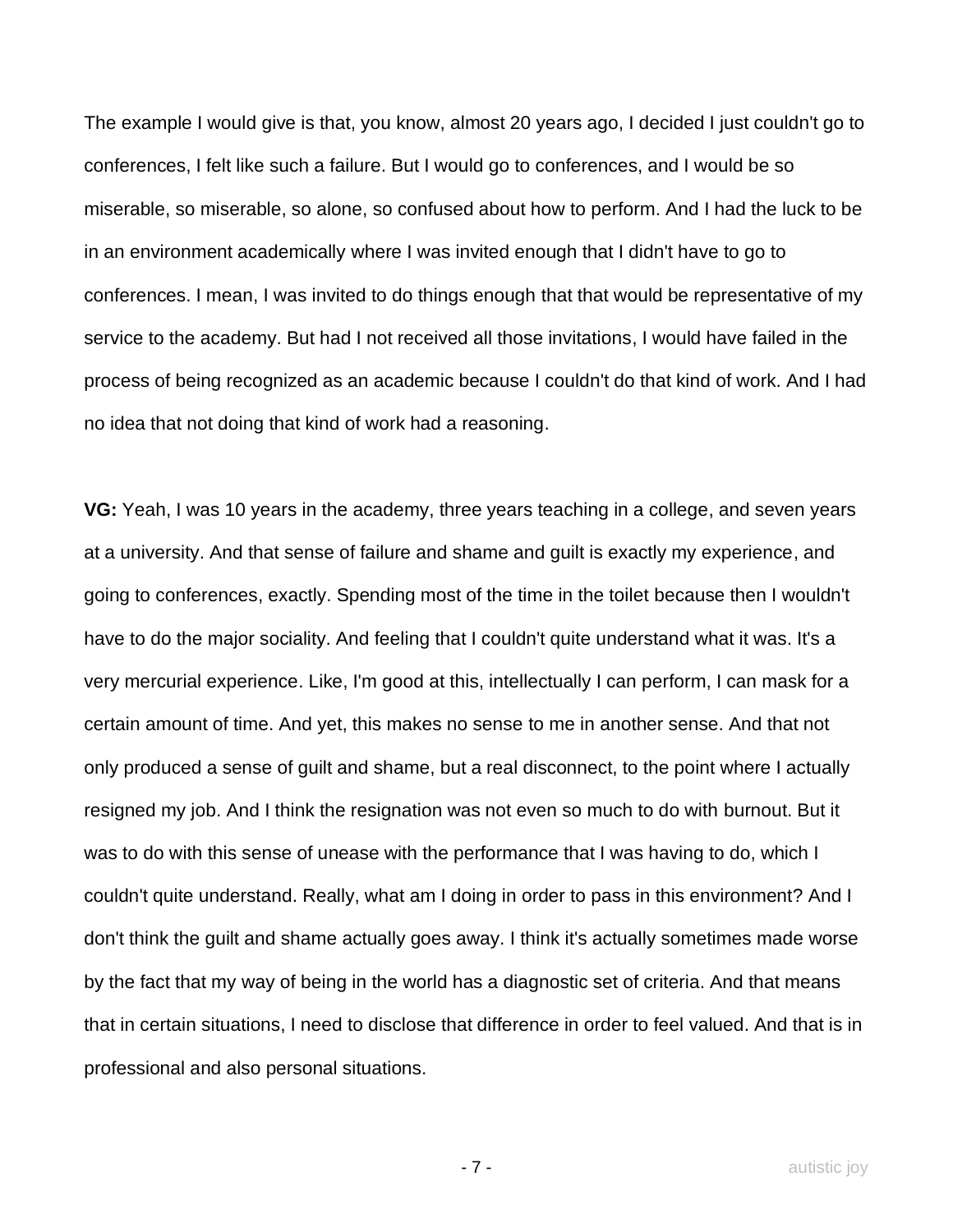And of course, the word autism being so loaded with stereotypes, you know, and the confusion around, well, you know, "how can you be autistic because X, Y, Z", or whatever. I think that certainly has been my experience. Which is why reading your work and delving into concepts has been so productive because it made sense. It made the other sense that I've been looking for.

There's two concepts that you bring up in 'For a Pragmatics of the Useless,' William James with 'voluminousness' and Alfred North Whiteheads term, 'extensive continuum.' The 'extensive continuum,' you describe as "experience as yet unparsed, the intensity, the expressivity of a world in motion." And with 'voluminousness,' "intensive magnitude, not quantity." These concepts are really good examples of moments in my engagement with philosophy - which I never studied, and came to quite late – where as soon as I started to read, it was like, "YES, OF COURSE!". And, not to say that I could have written it myself, but it was almost like, "oh, that's how I would say it if I could say it." It felt like that. It was a real affirmation. So when I read 'intensive magnitude' I fabulate. Because I don't precisely understand the concept. And I'm not so worried about that anymore, coming out of academia. But it makes me feel when I enter a space or leave a space, what I am left with is tone, energy, shape, color, line, atmosphere. Not persons, table, chairs, emotions. I really can forget what people have said, and people's names. But I can come away with a drawing or a diagram. Or I can move somehow in the shape of what the encounter felt like. But that's a problem, and has been a problem, because that other language is not valued. And I find that all the time with students who think, perhaps more visually, that this translation is something that we're always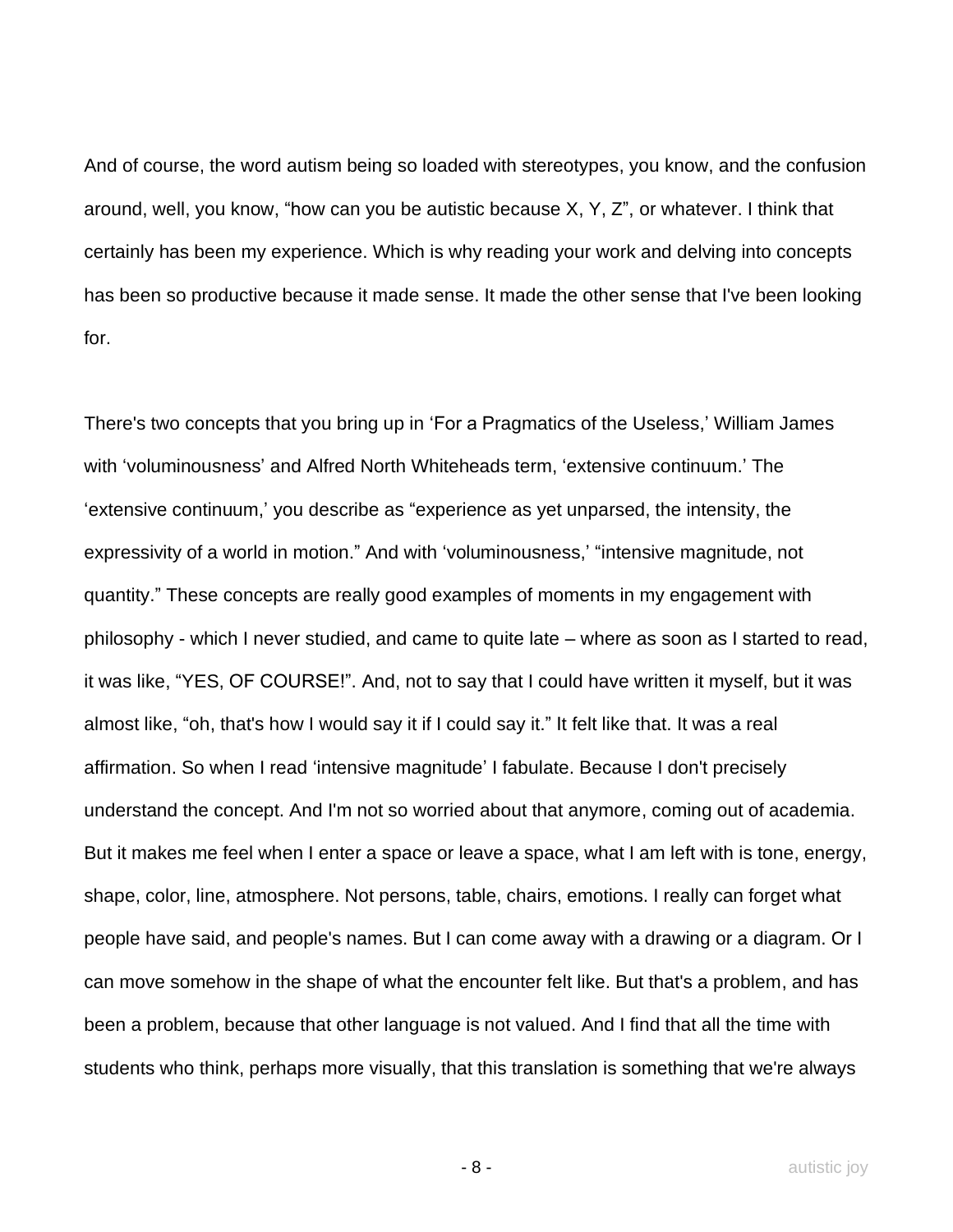working on. And it can sound vague if you come away from something and say, "well, it felt like this." But actually, for me, the feeling is much more precise than that. It sounds vague, but it's actually really precise. It kind of burrows into me. And it pierces in a very targeted way. So it's not general at all. And then, I guess from that burrowing, it kind of opens out this universe of sort of simultaneous amorphous connections. Which is I guess what I feel when I read 'extensive continuum.' It's also what I feel when I dance or do somatic work. I grasp the concepts in that way. Already I'm starting to think visually. And I'm having to move my arms around a lot in order to talk about it. That says so much about how I get the concept. How I *get it.*

**EM:** You know, you've just given such a beautiful description of process philosophy. Those three or four sentences have encapsulated Whiteheadean thought. I think that philosophy is actually extraordinarily intuitive. So what the university does is it organizes our thinking into secondary thinking. It organizes our thinking into exegetical thinking, rather than foregrounding thought as a platform for relation. And so when I say, as I have, that children are the best and the first philosophers, I'm not being trite or quick. The reason I say that is that children understand the pragmatic operations as the proper operations of existence. Which is to say, they understand which questions are worth asking, and they ask those questions directly. But those pragmatic operations - like death, for example - are also speculative. And children don't make this separation, you know. Small children, preschool children, don't make this fundamental separation between the speculative and the pragmatic. When they ask you what is death, which almost all children do at some point, they ask you a real question. And the real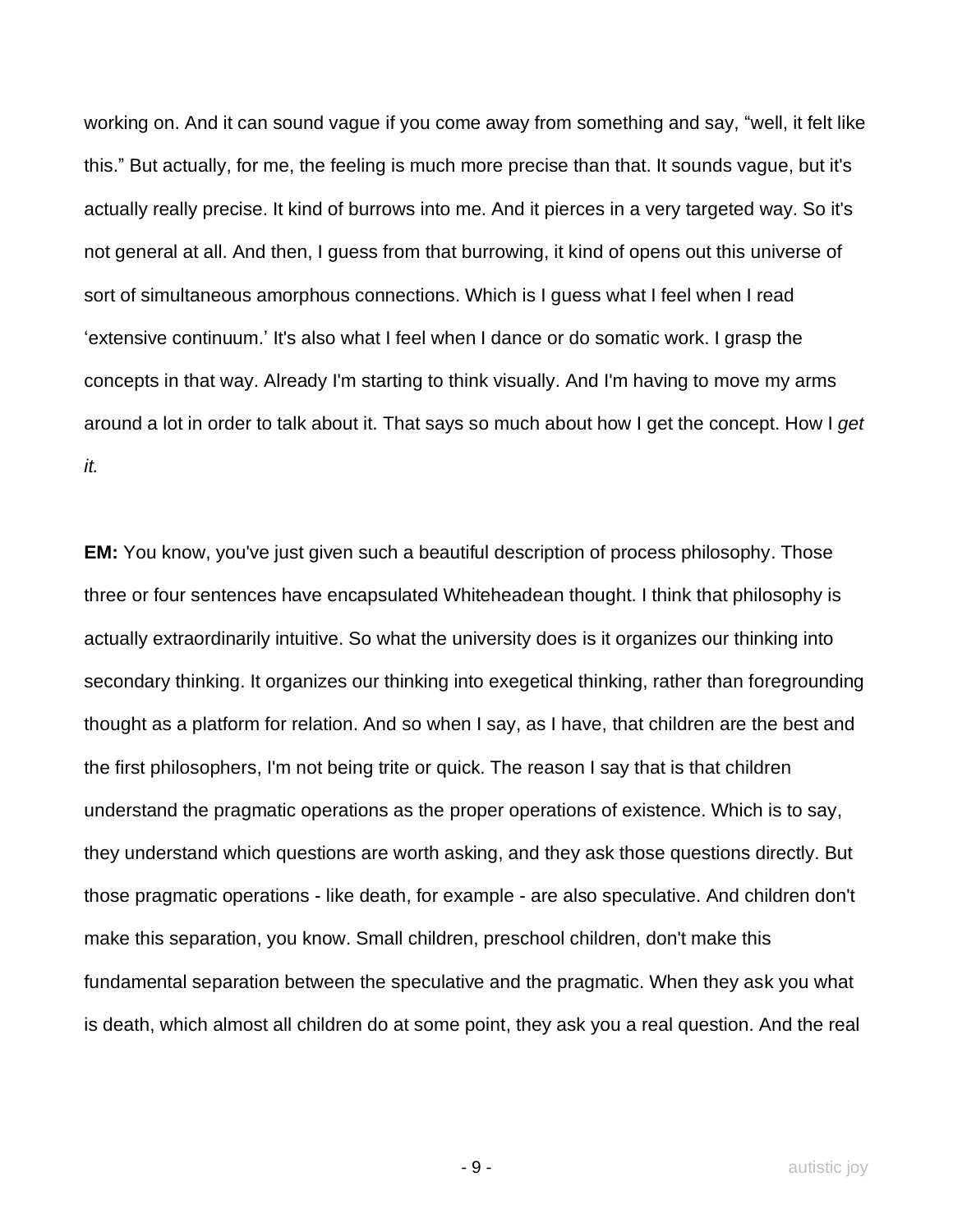question is linked both to their relationship to it, so, "how does death affect me?", and how death as a concept mobilizes existence. These are like the two key philosophical questions.

So when you spoke just now, what was beautiful about the way you encapsulated it is that it turned us back to the question of "feeling" which is in Whitehead. So Whitehead called this philosophy a Critique of Pure Feeling, as opposed to Kant's Critique of Pure Reason. And what Whitehead is trying to do is separate feeling, as you did so beautifully, from a subject driven account. Which is to say he wants us to understand that the world is moved, and in its moving, it has affective effects. So with Whitehead, what we do is we study how that movement does its work. So when you gave the example of entering a room, I think what's happening in the encounter with the world in movement is that there's a direct experience of the complexity of inter-crossings. So what you're directly feeling, I think, is how everything is collaborating to produce the space that you've entered into and that is entering into you. I think that one of the main reasons why this isn't valued, is that it releases complexity, rather than performing a simplicity. And when that happens, you're also directly experiencing paradoxical effects of that complexity. What happens is that the field of attention is mobilized in that complexity, rather than easily parsing the foreground; which might be a lecture, or, which might be a Christmas party, or whatever it is.

So what you're supposed to have done in that room is parse. That's that simple account. You're supposed to remember what the lecturer said, or you're supposed to, you know, remember someone's name, or you're supposed to, whatever it is that you're supposed to do. And I think that that passing is so exhausting, because you're doing both at once. So you're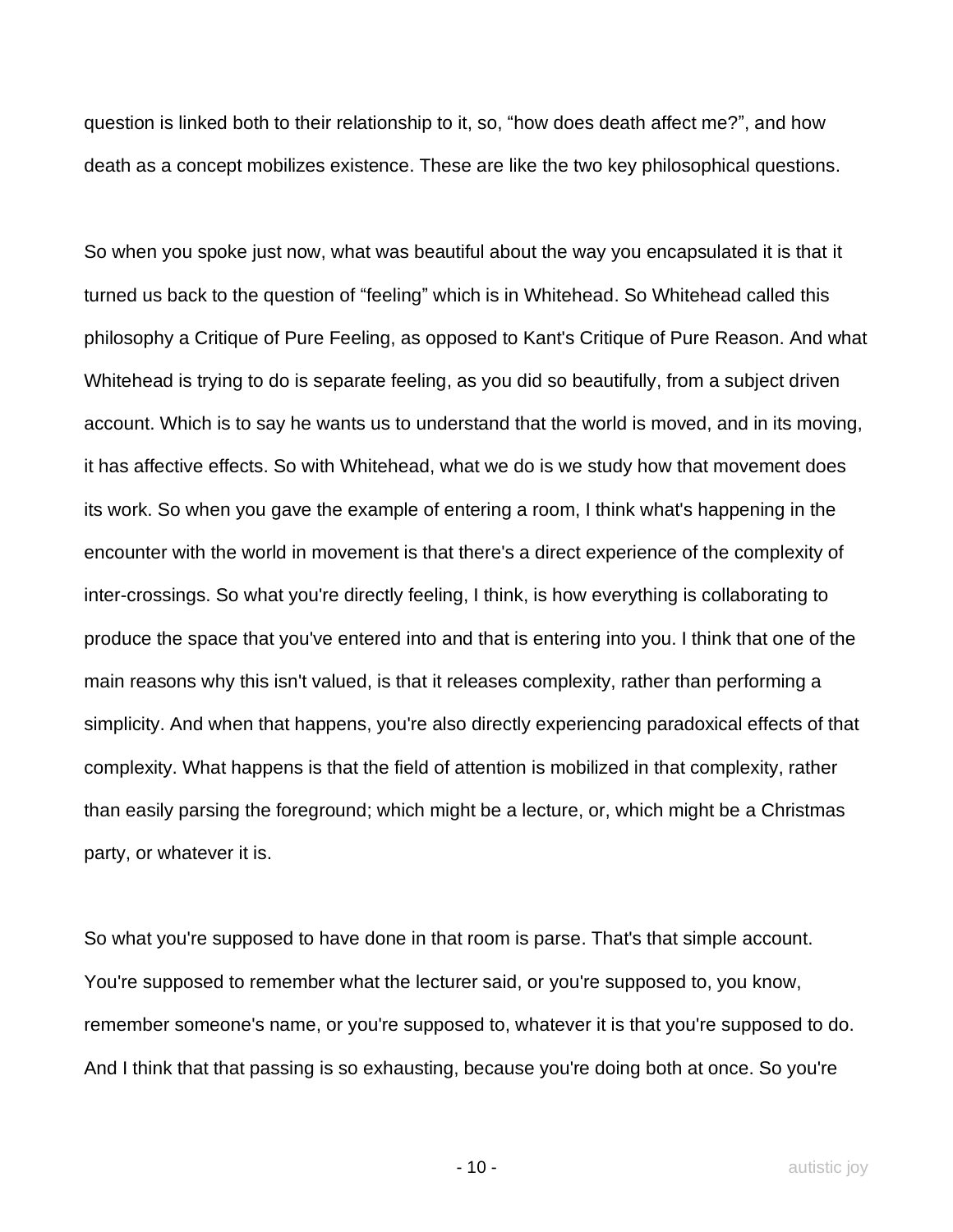actively working to mute the complexity in order to produce a body that stills, in a way. That makes the folks around you feel like you're performing in their foregrounding of the event. The horror of it is that now, you know, having thought about this, I assume that probably about half the people in that room are miserable. So it's like you're doing this with other people who are also doing it.

Pedagogically what I've tried to do over the years is to try to demystify it from the beginning. For example in a classroom, it's likely that about 5% of what is said from my mouth is registering. So that's okay, let's be okay with 5%. Don't worry, I'll repeat myself. This is not the only locus of action in this room. But, you know, then we have to start valuing the other areas in the environment which are doing their work. And I think that the main impediment is time. It simply is another temporal proposition to feel, and feel that environment. And it can't be bracketed according to the normative brackets that generally give us our account of value. So it may not be doable in, for example, the 12 or 13 class-arc of a typical course in a university, or whatever. Does that make sense?

**VG:** Yeah, it absolutely makes sense. Obviously, having been in universities, and having been on the side of both student and lecturer, and now supporting autistic students, that's exactly the experience. I've said before to colleagues, I feel that what I'm doing is supporting the student to be able to sit in both of those positions, and to facilitate the work of translation. But also at the same time to validate and say, "Yes, this makes no sense. It's a game and we have to learn how to play this game together." For example, as you said, when you don't take in the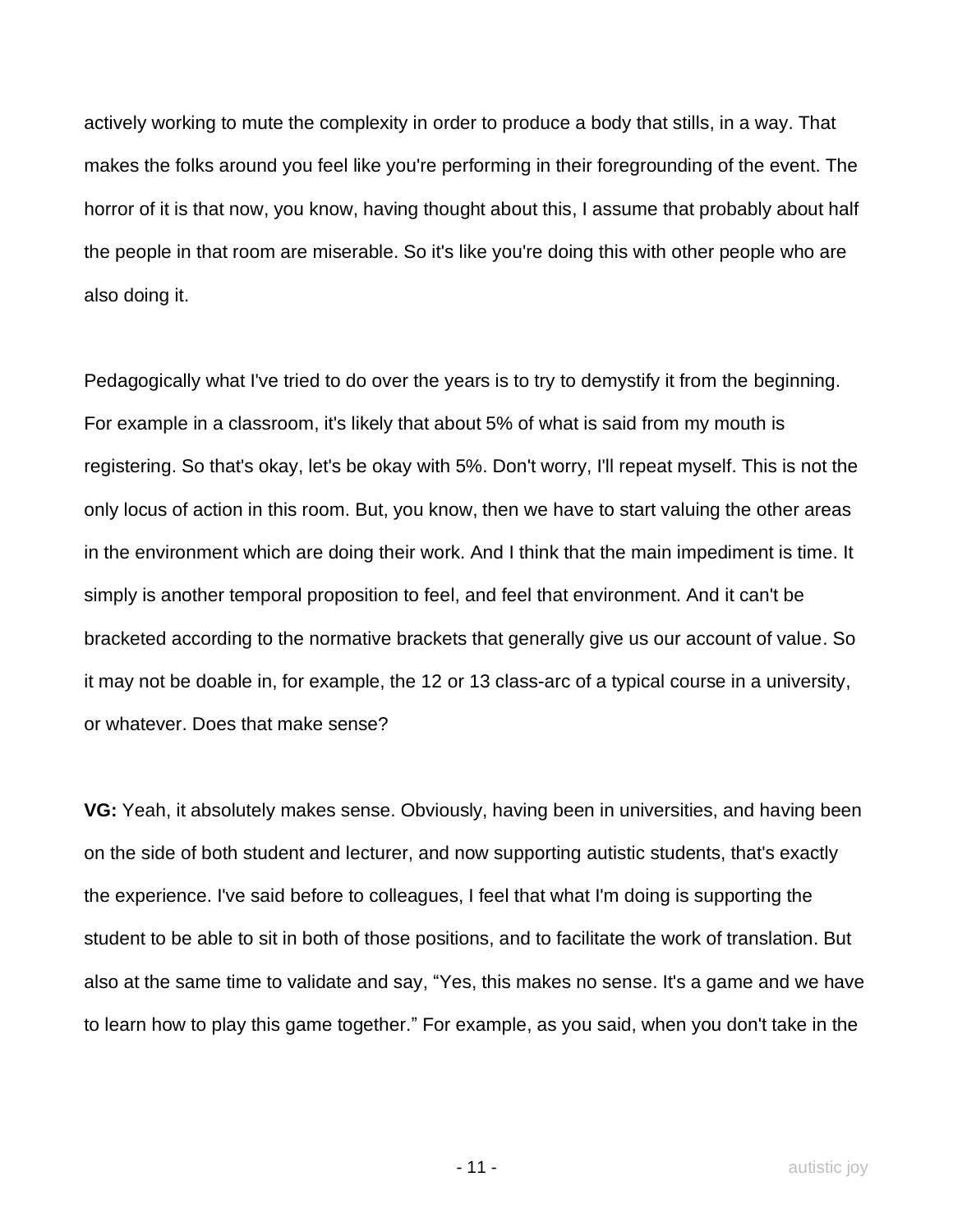verbal information, that's fine. Let's find other ways and let's privilege the things that maybe you are taking away from it.

For myself, in the world, I think one of the things that seems valued is the ability to be able to close myself off, even temporarily, from the welter of experience, or the teeming. And that's not something that I can do very well without great cost. And what I've found is that the less time I've spent in academic spaces, and the less time I've spent performing that work, the more comfortable I am kind of delving into something like this [interview] without having done massive amounts of preparation. Whereas before, I would have needed all of the tools and all of the barriers, if you like, in order to perform perfectly well. Which is to perform language, to perform the right words in the right order, and to have it make absolute linguistic sense. I feel that now I can be with the feeling more, which was always there before, but I was never allowed to stay in that. I was always in this kind of middle point between having to be "Victoria," the person in control, standing there speaking at a lectern, and then coming home and collapsing, and being able to process all of that. I feel much more comfortable now, and my existence is like a hybrid of something, which is much more comfortable.

**EM:** I'm so glad that you found that. I think it's also rare, you know. There are so few forms of existence that are remunerated that can foster a body that isn't in fight or flight all the time. What you said earlier about the relationship between trauma and neurodiversity, I think they simply can't be fully detached one from the other. Because to be born into the valuing of neurotypicality is to be born into the devaluing of other forms of existence. But there are other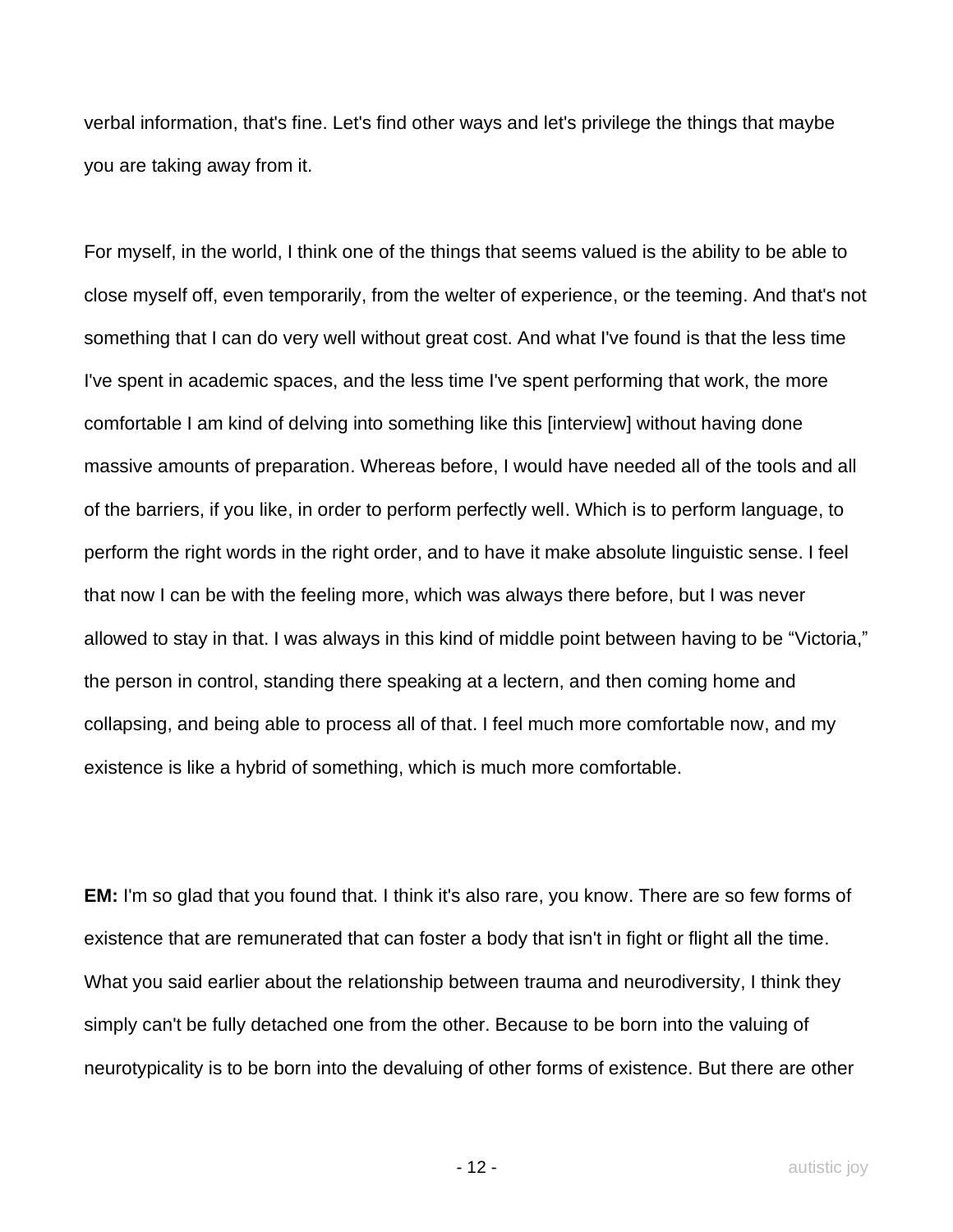forms of existence that aren't necessarily visible. It's a particular problem. The question of how to manage something that is not palpable to most of the people who are in an environment with you.

**VG:** Yeah, that it's not palpable to other people. For example, I might not want to work in a particular room, because for me the room "feels." Feels wrong. And I have a really strong sense that that's very precise. It's not wishy washy kind of vagueness. I'm really clear about that in my language, in this language, in this other way of knowing. But then I always have to translate that into something which often leads to, I guess, lying. Because you're having to sort of make it make sense. And that can also produce a certain amount of guilt and shame. Because these are our strategies. If you need to explain that to somebody, I can't say it how I mean it.

**EM:** One of the biggest areas of shame for me as a student, when I was studying philosophy in Berlin, was that I couldn't work in a library. I've never been able to spend more than 30 seconds in a library. There may be libraries in the world that I could spend time in but it's partly the lighting. It's partly the grid of typical library environments where you have modules for study that organize your body within them. But none of this was very clear to me. All that was clear to me was shame. And messiness. How could I be an intellectual if I can't be in a library? Or, why is it that I can only do my work in a café? After a while, you know, years and years and years, I began to understand that the silence of a library allowed for too much noise for me. I needed another kind of noise in order to do my work. But I know other neurodiverse folks who can't possibly work in a café because they're so audio sensitive that that would be an impossibility.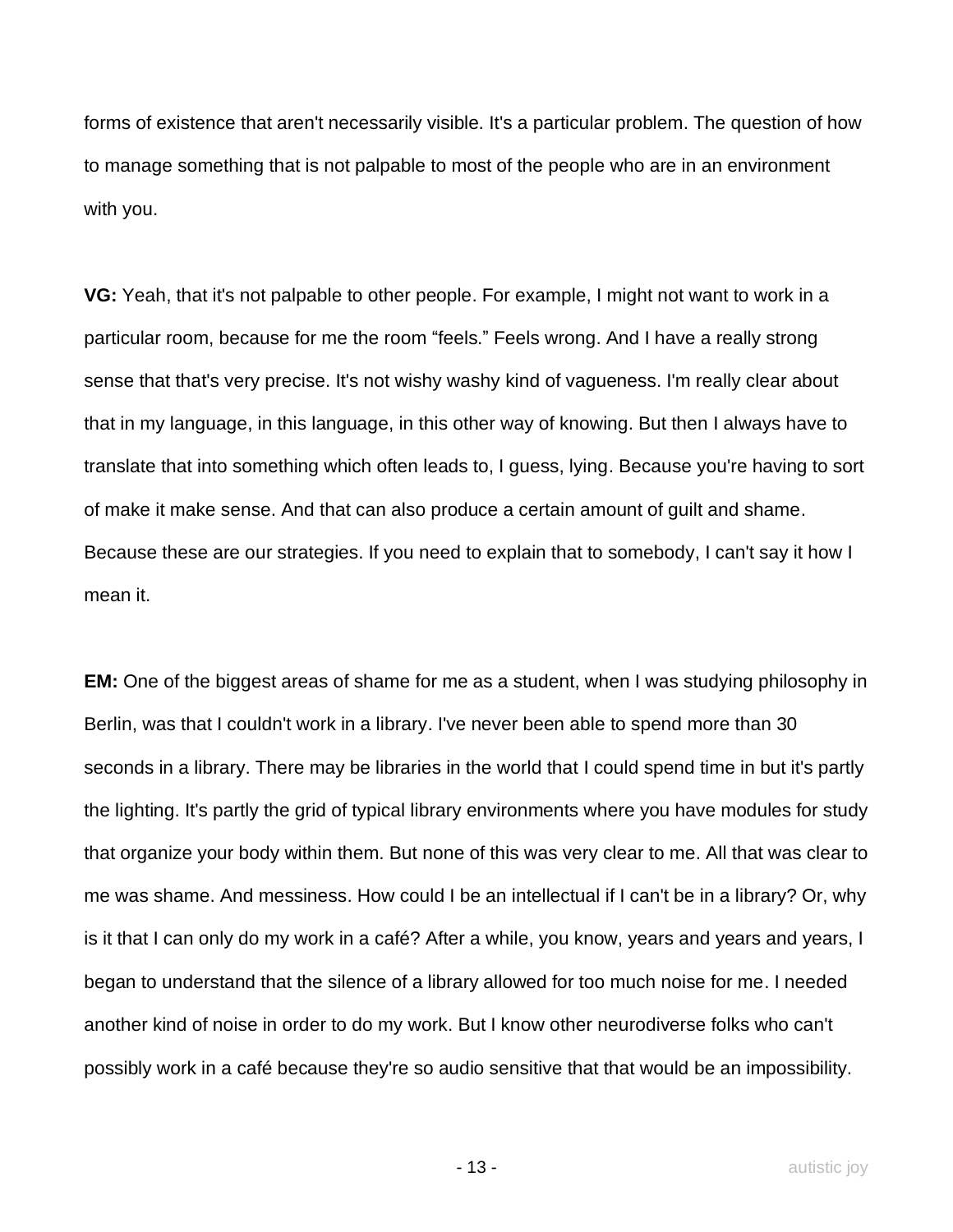And so I think that part of the problem is that we can't ever say that it's all this way or all that way. And so you're always in the exception. The only kind of truth is that there is a lot of sensation. But how that maps out is just going to be different for everybody. But I'm exactly as you say, I will reorganize every room that I'm in, be it a hotel room, you know, I feel like I need to. It's the first thing that I'll do to get the thing to sit right.

**VG:** Earlier I mentioned that my work has been in education and in art. At the minute I've been working more in health contexts. The impulse has come from a thrust to develop more peer-topeer mentoring for autistic adults who've gone through the diagnostic process. So usually in the UK, what happens is you have your diagnosis, and then you have a post-diagnostic program. They call it psychoeducation, which I find really difficult. It's a multidisciplinary team normally made up of clinicians and occupational therapists. I work as an expert by experience, and am trying to infuse that with an alternative, which might be to have another autistic person or neurodivergent person to spend time with. And have that be the support rather than the more clinical or medical model.

And so I'm kind of in a bind, because our services - whilst I think they're trying to do good work - I've noticed in terms of the sensory that occupational therapy and sensory integration practices are coming through strongly. It's definitely figuring really strongly in a lot of the programs that I see here in health. And you know, my background is in dance so I'm not against foregrounding the senses. But what I do feel - and obviously, to be clear, I think that it is well intended - is when we talk about "integration," we risk imposing a particular organization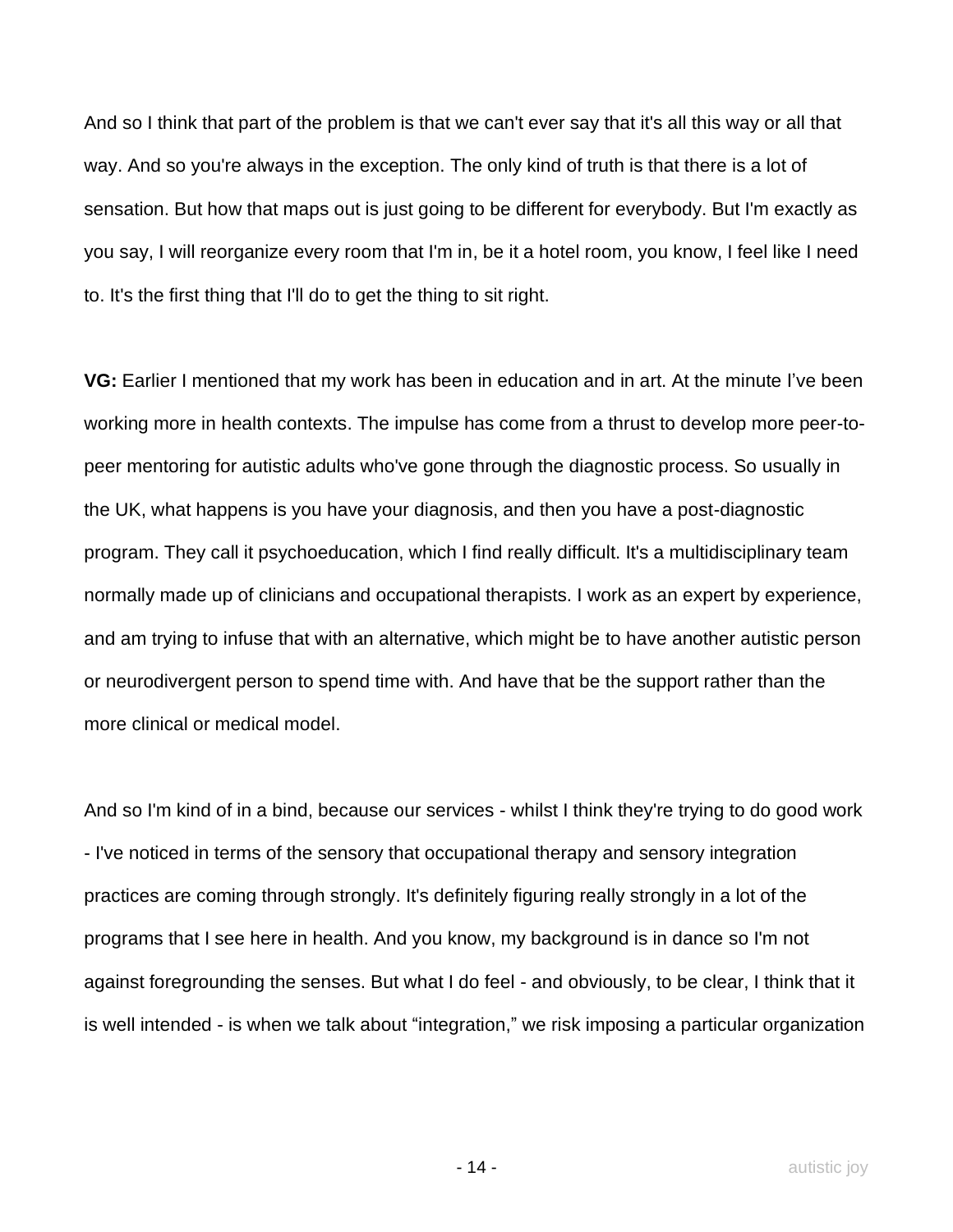of the senses. As if a neurodiverse way of sensing is so disintegrated or disorganized, as opposed to just differently integrated.

So I wondered, what kinds of ways could we support in a more ethical way? Ways which are not oriented by coordinates that are centralized on a neurotypical system of sensory organs? Where everything is in its right place. Because for me, I can't make my senses sit still and not merge. I have strong synesthetic experience and sound for me can feel like touch. [Before my diagnosis] I always attributed that to art, because I was always in an art context. But actually, it came first. I think I called it art to pass and to have it be valued, because I couldn't have it be valued elsewhere. So I worry that certain practices like this teach us to pretend that we can parse the senses, and pretend that we have agency over what moves us. And that might just be another form of masking and passing at great cost. I suppose that's a certain personal question that I have, but it definitely relates to a lot of the reading that I've done over the years with your work. Maybe also thinking with 'body without organs.'

**EM:** I think it's really key to recognize that the force of narrative vocality - understood also as whiteness, in the sense of a systemic operation to normalize a certain mode of bodying in the world - is going to be in all our practices. And we have to recognize that. That's why I've done so much work in 'For a Pragmatics of the Useless' in the context of black studies, to try to move that vocabulary into an account of race. That is, a particular kind of account of race that doesn't reorganize itself on the body of the individual, as its main major matrix. And the reason is that, I think exactly as you've said, we have to understand that the work of the therapist in most normative clinical settings - including the best ones, because I think occupational therapy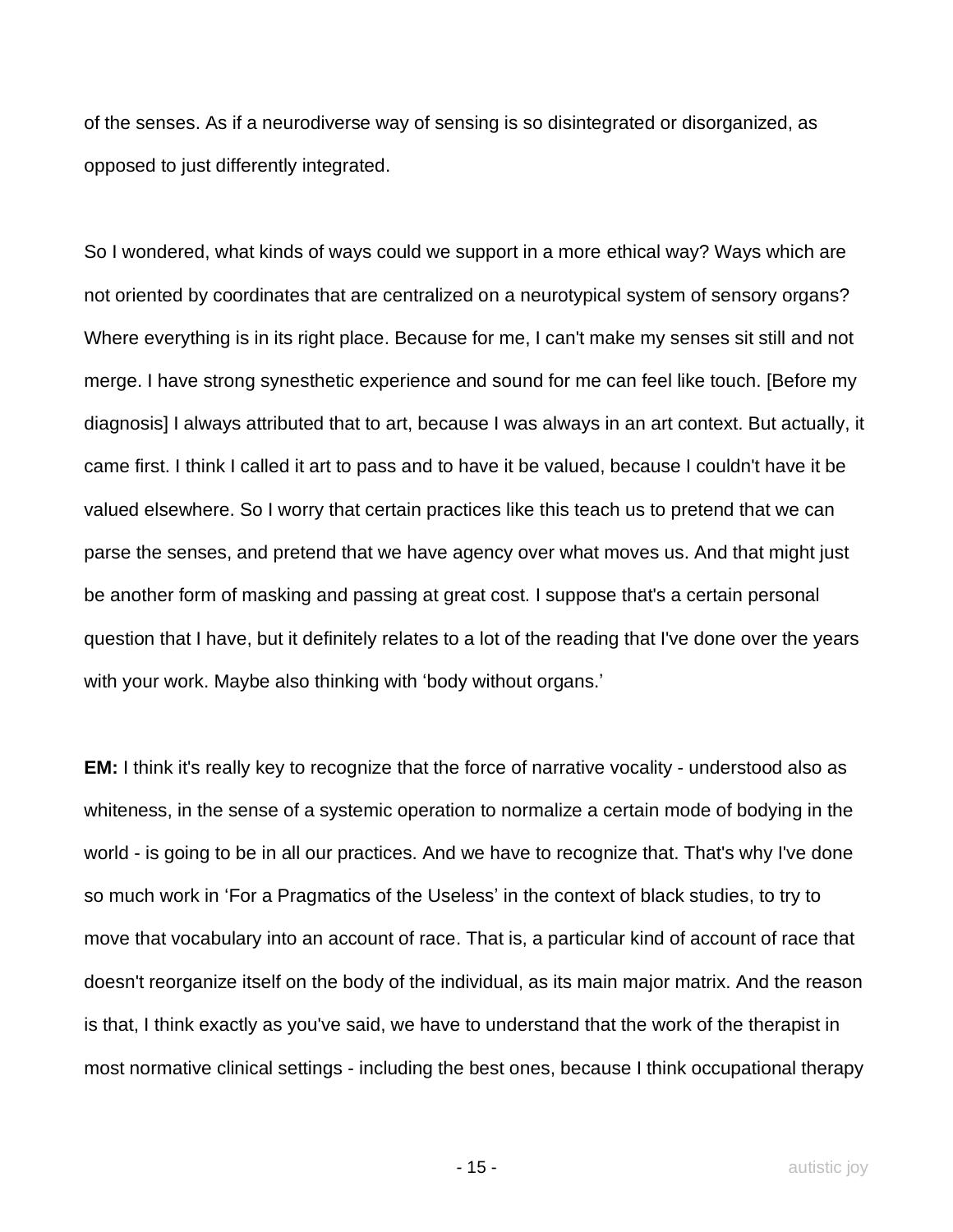has been shown to be extraordinarily valuable for folks with sensory issues - is exactly as you're saying, it is still a deficit model. And so in being a deficit model the presupposition is that you're learning to pass.

I think that one of the things I haven't written much about, but that I think about all the time, is that limit case of getting stuck, which is very familiar to people with classical autism, where the body literally sticks, it jams. So you come to a site of what I would think of as 'absolute movement,' which is to say that the body is moving so fast that it now can't displace itself. Or at least, if there's any kind of displacement, it can't displace itself in a way that can orient toward a multitude of movements. It organizes itself into a limited array of movement, if it moves at all, in a sense of displacement. And that spectrum of stuckness is in all of us. You know, we were speaking before about the relationship of neurodiversity and trauma. I think a lot of the time it expresses itself as depression, or angling into depression. I suffered from chronic depression, and I medicated for it, but even then the medication doesn't control that angling into a certain kind of absolute movement. It never feels to me like stopping. It feels to me like vibrating at the wrong speed, is the easiest way I would describe it. And so what you're saying about the danger of sensory integration is that it adds a certain amount of shame to the body that is already in an overload of sense. I think the problem is that there can't be a therapeutic operation that can generally work. The therapeutic operation has to be singularly engaged and engaging. The closest I find to that is schizoanalysis. And that's why in 'For a Pragmatics of the Useless' I talk so much about schizoanalysis, because schizoanalysis begins with the premise that the activity is born of the encounter. So how you address whatever it is you're addressing,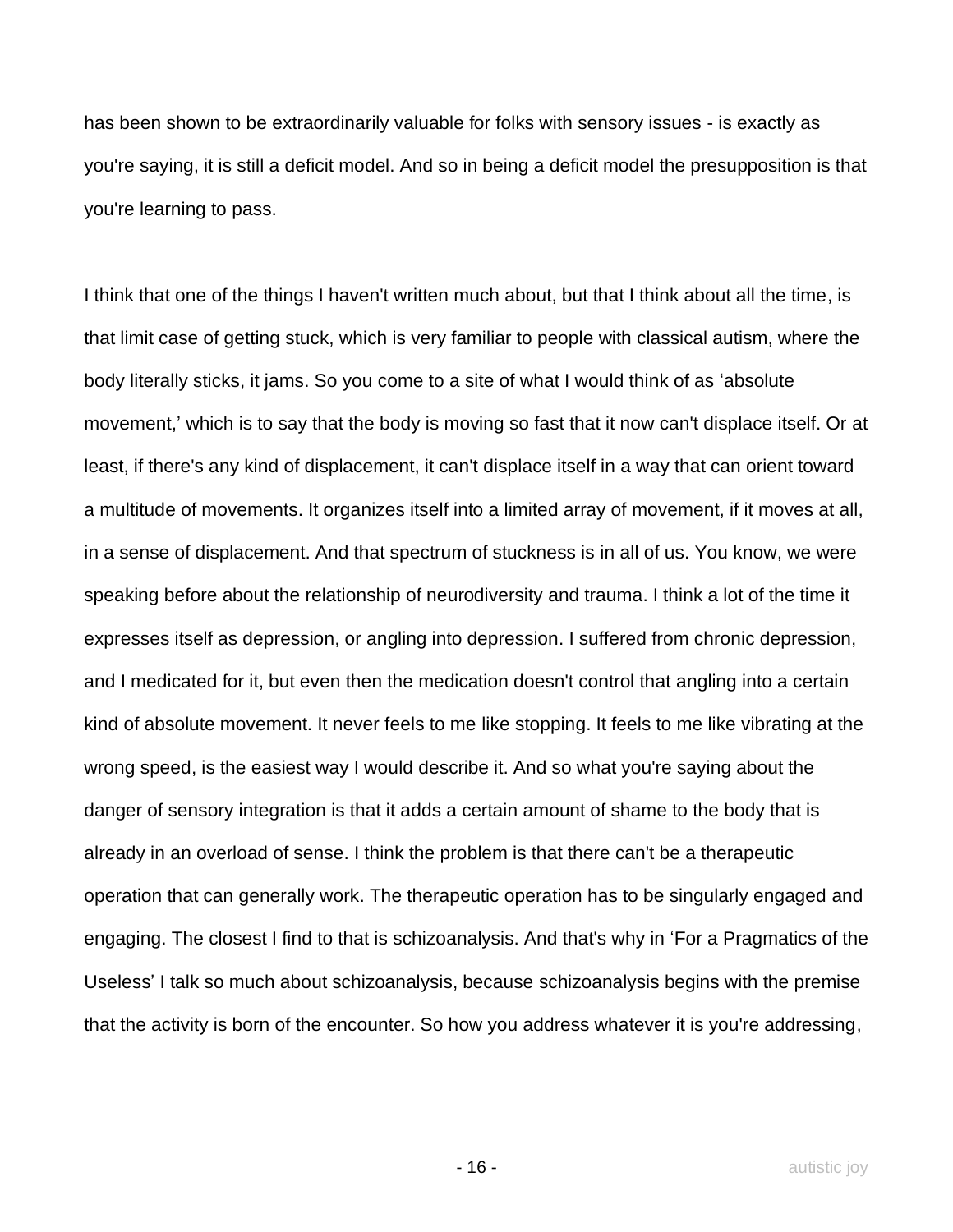is born of that encounter. And what that means is that you have to give up a certain idea of a normative baseline.

The idea of the schizoanalytic encounter is not to make the so called "patient" fit. It's to increase the force of life. And increasing the force of life may not look like fitting in to the world as we live it. And that's always going to be the challenge, I think. Or at least, it's always been the challenge as I've experienced it. This kind of double pact where on the one hand you're figuring, out over time, practices that allow for living to be possible and to thrive in that context. And on the other hand, you're learning how to make do with an environment that is deeply counter, in a lot of cases, to those forms of life. And then if you want to complicate that a little bit, which I'm trying to do in my work, you recognize that, yeah, you and I have this experience, but we carry whiteness with us in other ways. And so how you and I normatively connect to the status quo is going to be radically different from somebody who is going to be separated out for their racial difference. They're gonna have another degree of complexity to engage in. I think that that's the challenge. That organization isn't possible in that sense of organizing a body. That a pragmatic operation is going to be necessary, which simply takes time.

**VG:** You mentioned just before the stuckness. You said of your experience of depression, that it was like vibrating at the wrong speed. And that made me think about when I had my, I guess it would be called a clinical breakdown. It was actually diagnosed in many different ways, but one of the things that it was diagnosed as was "aggravated depression" or "agitated depression," which I thought was really interesting as there's a paradox between the two. There's the sense of the depression as the "stuckness," and the agitated / aggravated as this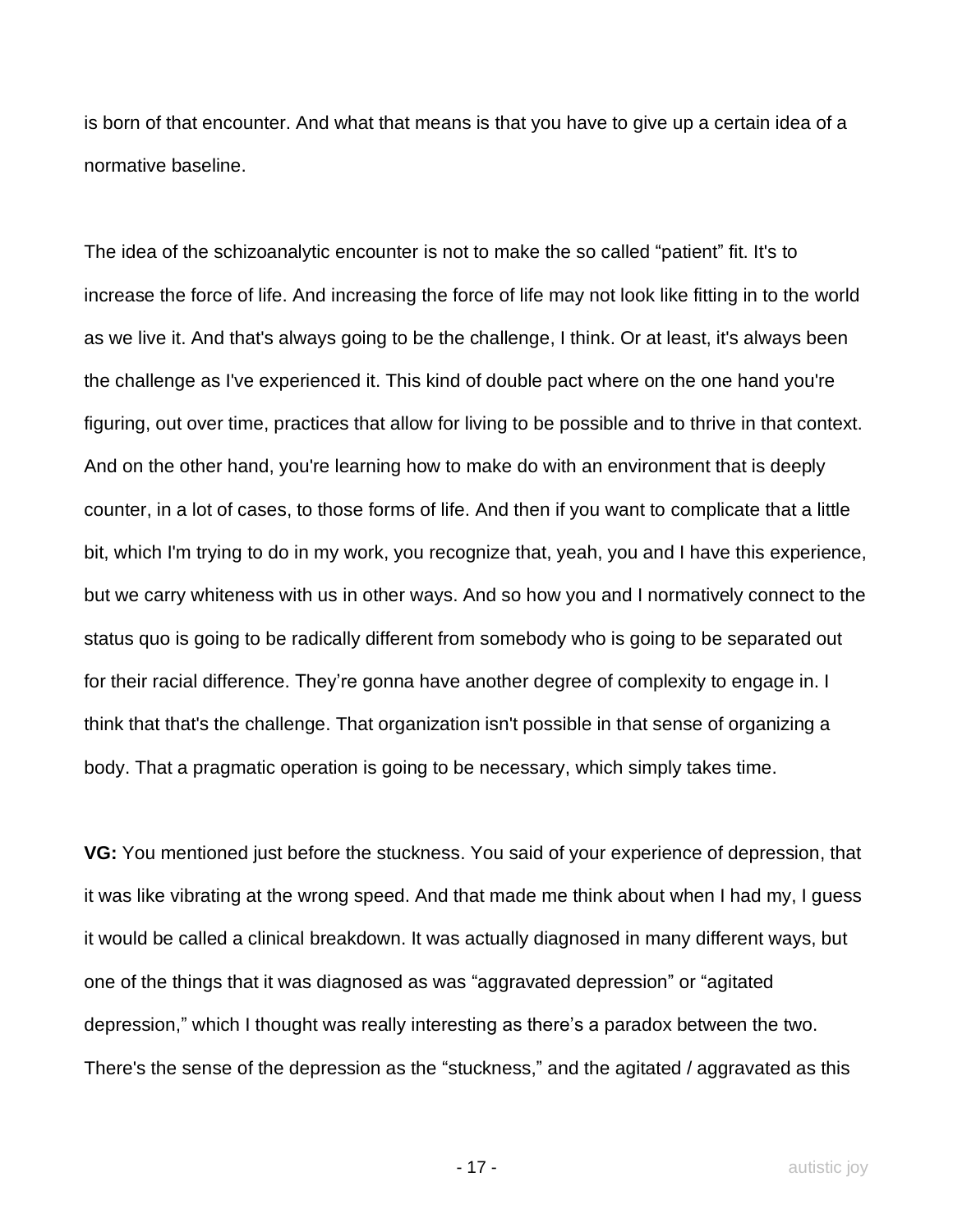kind of vibrating. Really alive. And I did explain that at the time. I said, I don't actually feel depressed. I'm not outwardly mobile, but inside, I feel completely alive. And this is the difficulty, I guess, in terms of the language or the languaging of those kinds of experiences. This is also the paradox of working in mental health services. Yes, I have good intentions going into this. But I also carry, as you said, whiteness with me in in other ways. I suppose it's just being aware of that, isn't it? At all points.

**EM:** Yeah. And to really practice living in the complexity. It's not a zero sum game. So the neurotypicality that is systemic is organizing all of us into a narrative that privileges certain ways of bodying. I don't know how to say it. I mean that the world as it's given to us is going to facilitate passing for some of us more so than for others. So you and I, as white skinned people, middle class - I mean, middle class in the sense of having entered into a class that is valued - where we're going to be able to have access to those medical institutions which we can benefit from. Now, I say that really carefully. Because I know as soon as I say that, that there is no medical environment that is particularly good for neurodiversity, except maybe schizoanalysis. It's not medical. I mean, there's no psychiatric operation in the medical system that I know of that can truly assist neurodiversity. Because the mental health environment is also premised under typicality. So all of the time that I spent in it was about turning me into a passing person, right? I mean, that's the point of it.

**VG**: That sounds like a really good point to talk a bit about the 3 Ecologies Institute, because it seems like a lot of the things that we're talking about in terms of institutions, in health, or in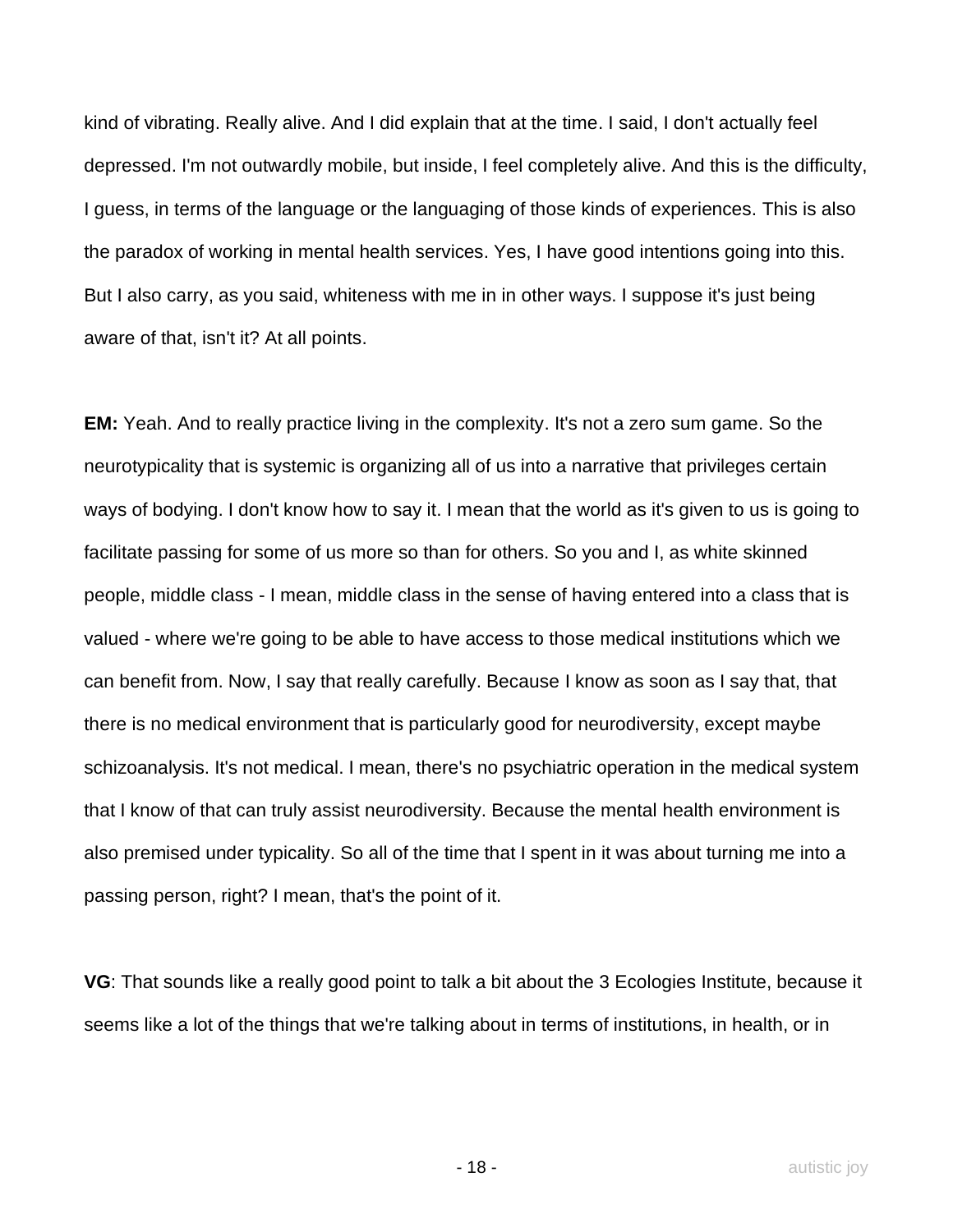education, are things that you are questioning, experimenting with and challenging in 3e. I'll just read a very brief description from the website:

*"3 Ecologies places a special emphasis on creating a welcoming environment for neurodiversity. Not only supportive of it but positively learning from the normally undervalued, experiential, and perceptual worlds of pathologized and racialized communities."*

The description is wonderful, but I feel it's more that it is neurodiverse at its core. Rather than it be a welcoming environment *for* neurodiversity. It seems more organic than that.

**EM:** It's great that you noticed that and I've since shifted the vocabulary from 3 Ecologies Institute to 3 Ecologies Project. I think in large part because "institute" still has the feeling that you're welcoming someone else, and you've figured out how to welcome them. Yeah. I think that actually 3e is an enormous puzzle. And it's proven to be extraordinarily challenging.

So we purchased land in the beginning of the year. It's a large tract of land north of Montreal that is off grid. Brian and I never considered 3e as a place. It's a proposition that is in the world. So the transversality of the 3e is what is activating our imagination. But we wouldn't in any sense suggest that what we're doing is "it." It's just an angle on it. And it's proven to be a very complex angle on it for all kinds of reasons. One of them being that to imagine how to live in the north of Quebec, off grid, is in itself a complex proposition. So the site has three habitations, three houses, and a maple shack. It's all solar, in a climate that has six months of winter, and very short days for at least three of those months. So what we found is that the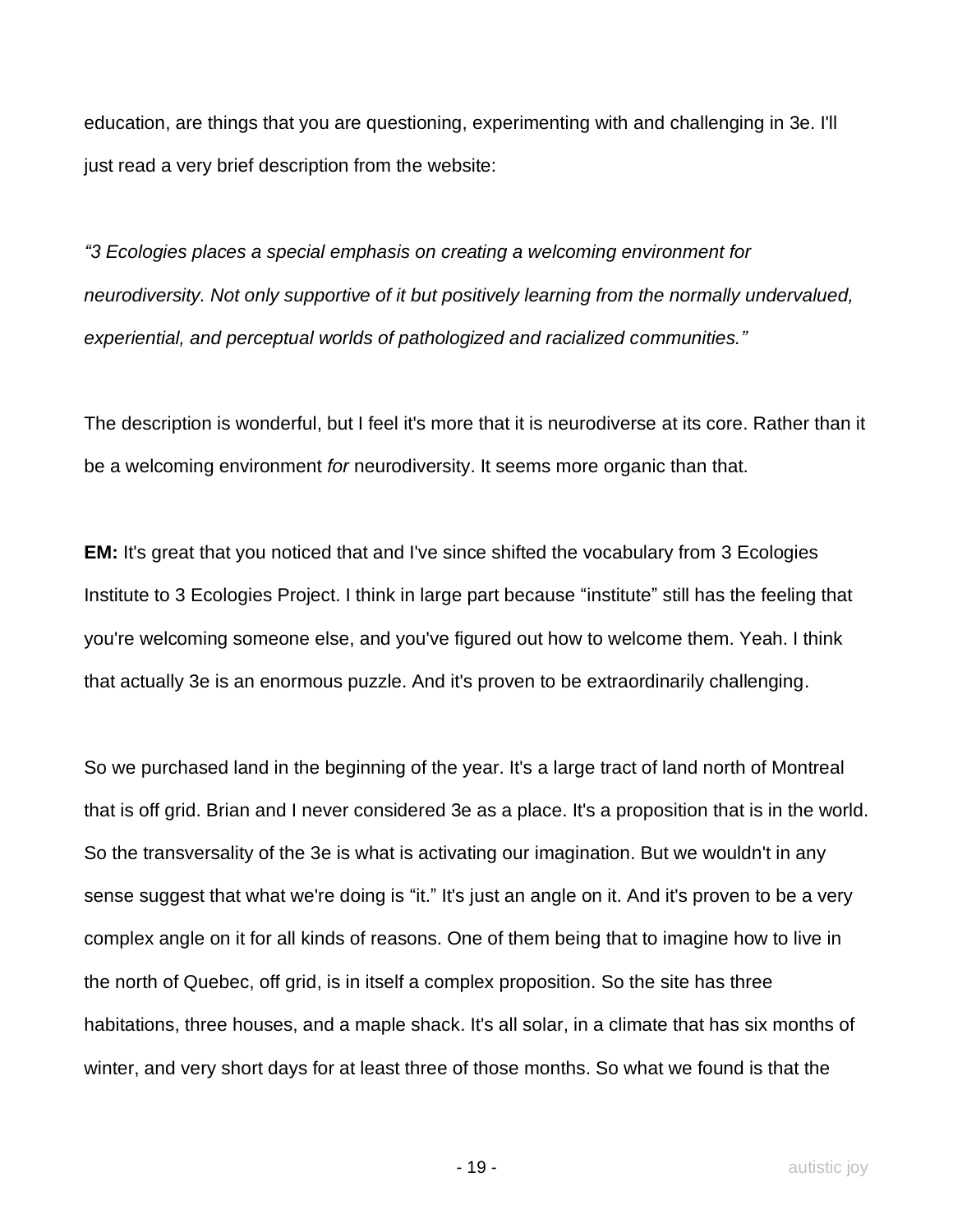environment will require of us that all of us who participate there learn how to live differently than we do.

And some of the practices feel quite neurotypical, if I'm honest with you. I think over time I'll learn to talk about it differently, but in the sense that there are deeply pragmatic operations that need to be attended to. You can't just turn on a light. And so you have to have an understanding of the relationship between the solar panel, the day, the sun, and so on. And because that's not a mode of functioning that most of us are familiar with, it requires a certain amount of change of behavior. And a body that is already deeply fatigued by the world in which it lives may not have the energy left to shift behavior in that way. But the land is uncompromising. Another issue is the way that solar works. You have solar panels that feed battery systems, and the battery systems continue to give you the energy over a period where the sun isn't there. And that understanding of how the batteries are operating happens through visual means. So they're LED screens or websites that require a certain kind of mode of perception. I collaborate with deafblind folks who would have no access to this visual, but also, your neurodiversity may make it challenging to integrate that mode of functioning. Now, my friend, John Lee Clark, who's deafblind, has said to me that we should probably think about all of the existing technologies in which we live as also unintuitive. They're just more known to us. So it's not that most of us understand electricity, or it's not that most of us understand, you know, plumbing or whatever. Also, the houses have no other heating. What are the conditions that facilitate building a fire, and so on . . .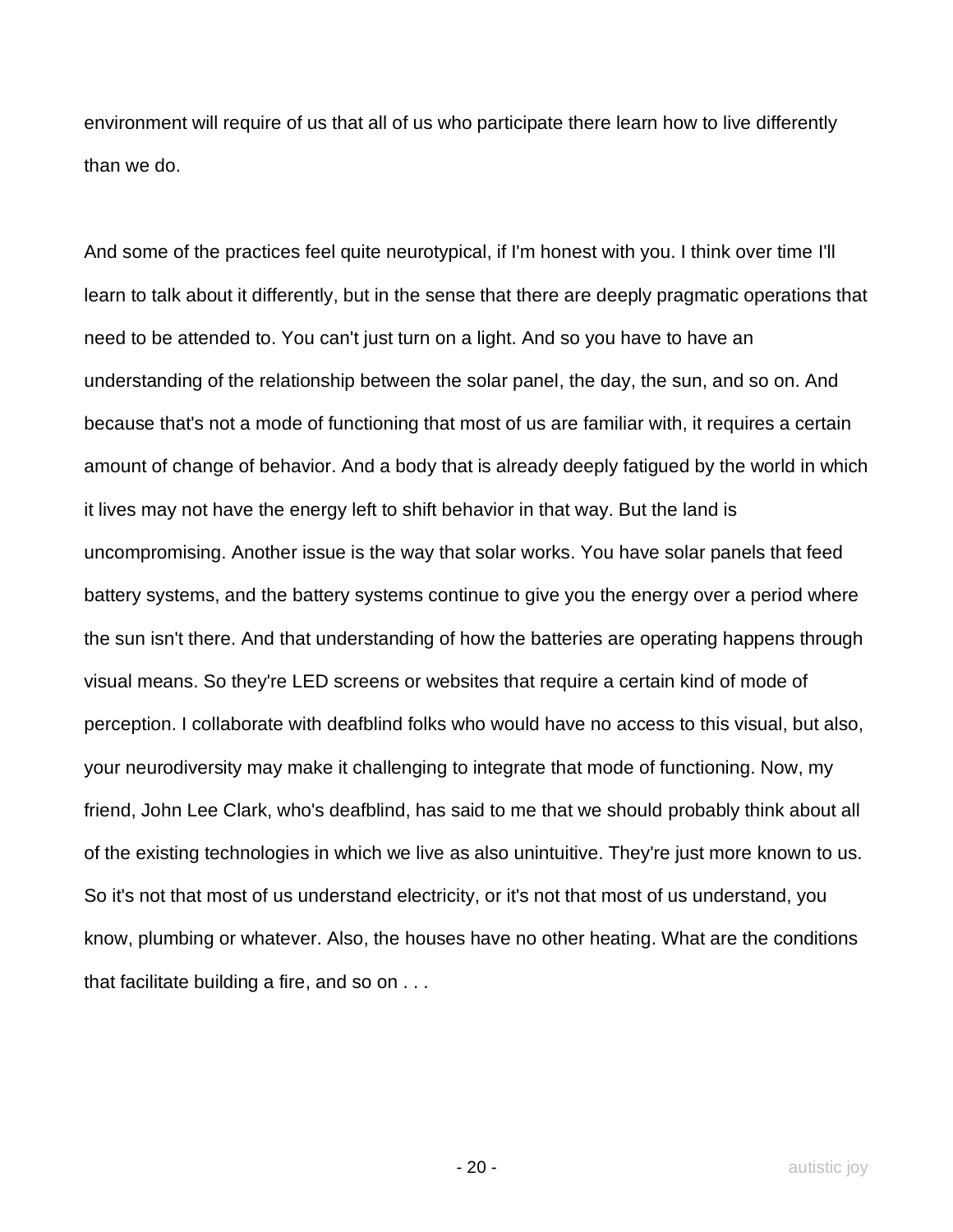So a lot of the thinking has been about a kind of collective recognition that not every aspect has to be shared by everyone. But an ethos does have to be shared. Because there's a vulnerability or a fragility in the environment that makes it such that if you can't recognize and adhere to the conditions of its mode of functioning, it won't function. And so that's a puzzle. And we've really struggled with it and I think maybe now what I would say is that 3e will be that puzzle. And maybe that's how the learning and living will happen. Now, of course, the learning and living is very much committed to learning more about that ecology which we call the environment and how it performs. And, how we collaborate with it through permaculture and other means, such as making maple syrup. So where my heart is, is in developing practices that are neurodiverse at their core, that integrate those pragmatic issues without normalizing a kind of neurotypical take on them.

But I can tell you, it's been incredibly hard. Because what the learning curve does is it puts you in anxiety. And we all know that when our bodies go into anxiety, they revert quite quickly to a normative frame. And so it's difficult, I think as people enter into the project. At its core, it's a project to deeply rethink property by giving the land away to the public. So the idea is for Brian and I to pay off the debt, and then to give the land back to the public. So it's taken out of private property. This kind of work is simply a lifetime's work. And it has to grow collectively. And it's questions have to be addressed collectively. And the pain of its challenge has to be shared by those who are interested in sharing that angle and existence.

**VG:** And I guess part of the pain is money. Money has to come into at some point. How does that work?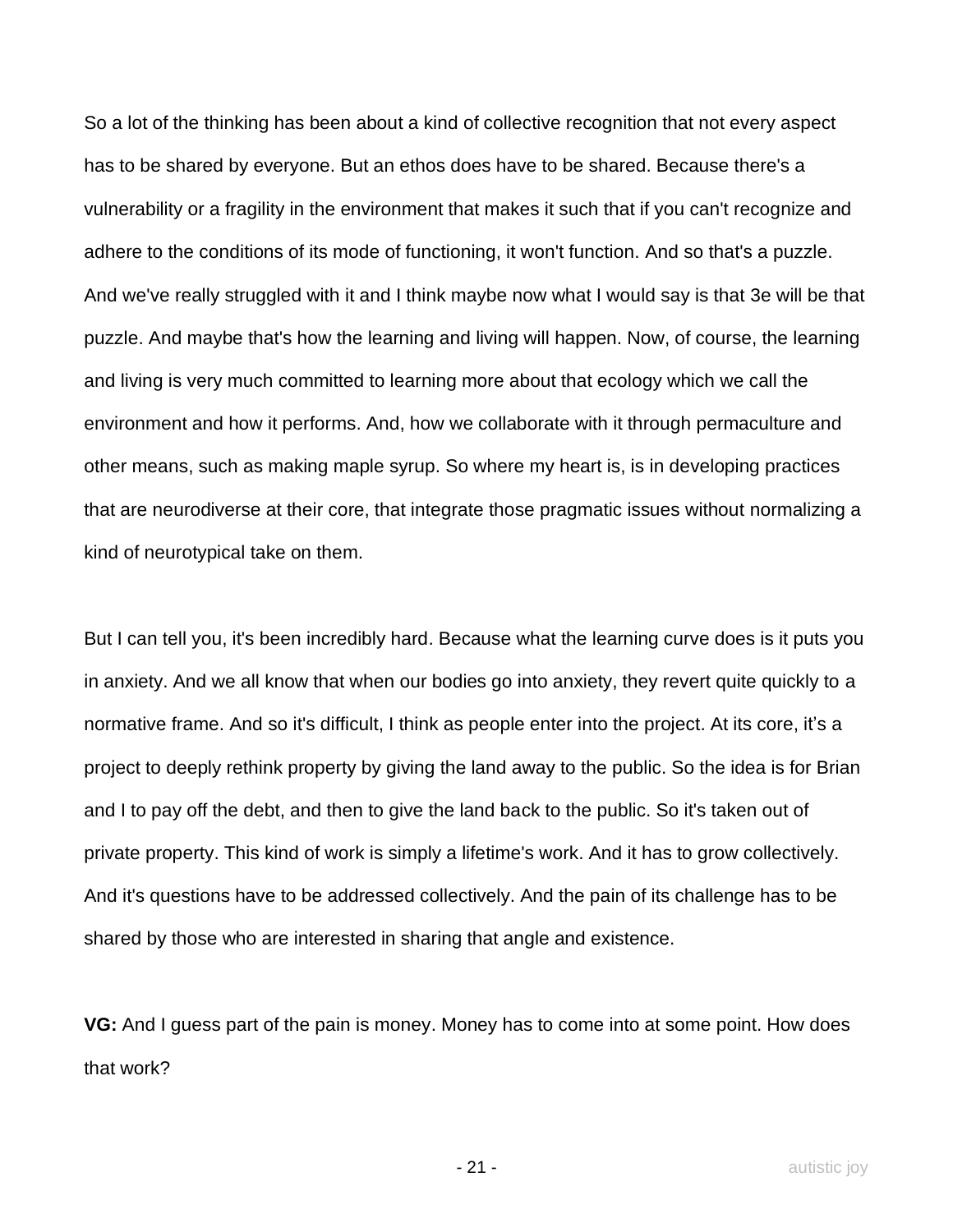**EM**: I think that in all the work that Brian and I have done around alter economies, I'm always aware of how the one place where the normative comes back fastest is around the question of money. There's just so much shame around the question of money. And particularly in terms of precarity. So this is a proposition where the purchase of the land was done by Brian and I, and the payment of the debt will be done by Brian and I. But what's difficult is that we're noticing there is an uneasiness. I don't mean negativity, I mean, an uneasiness in the true sense of a challenging grasping of what it might mean to contribute to a project that carries this duplicity. Where on the one hand, it is private property at the moment, and that any work that happens there is, in the capitalist sense, enhancing our investment. But it's not an investment, because we're giving it back to the public, right. So it's messy as hell at this point, you know. And, we're flailing a little bit. But we're also learning so much, you know. So I don't know. Maybe that's what it is to truly experiment?

**VG:** As you said, it's more a proposition or a question than an answer. And so in that sense, that ethos, and an agreement on that, is perhaps all you can do. Because I also know that just being in a room of neurodiverse people at the autism service is very interesting. One person's need might actually cancel out the ability to provide that need for somebody else. So somebody was too warm, and so we needed the window open. But because the window was open we could hear the traffic, so we closed the window. Then put on a fan, but the movement of the fan was difficult for somebody else. And in the end, thankfully, we could all laugh about it. That's a very acute example, but it is almost like that. You know those games where you move one square, but it kind of pushes something else out of joint. And I think there's never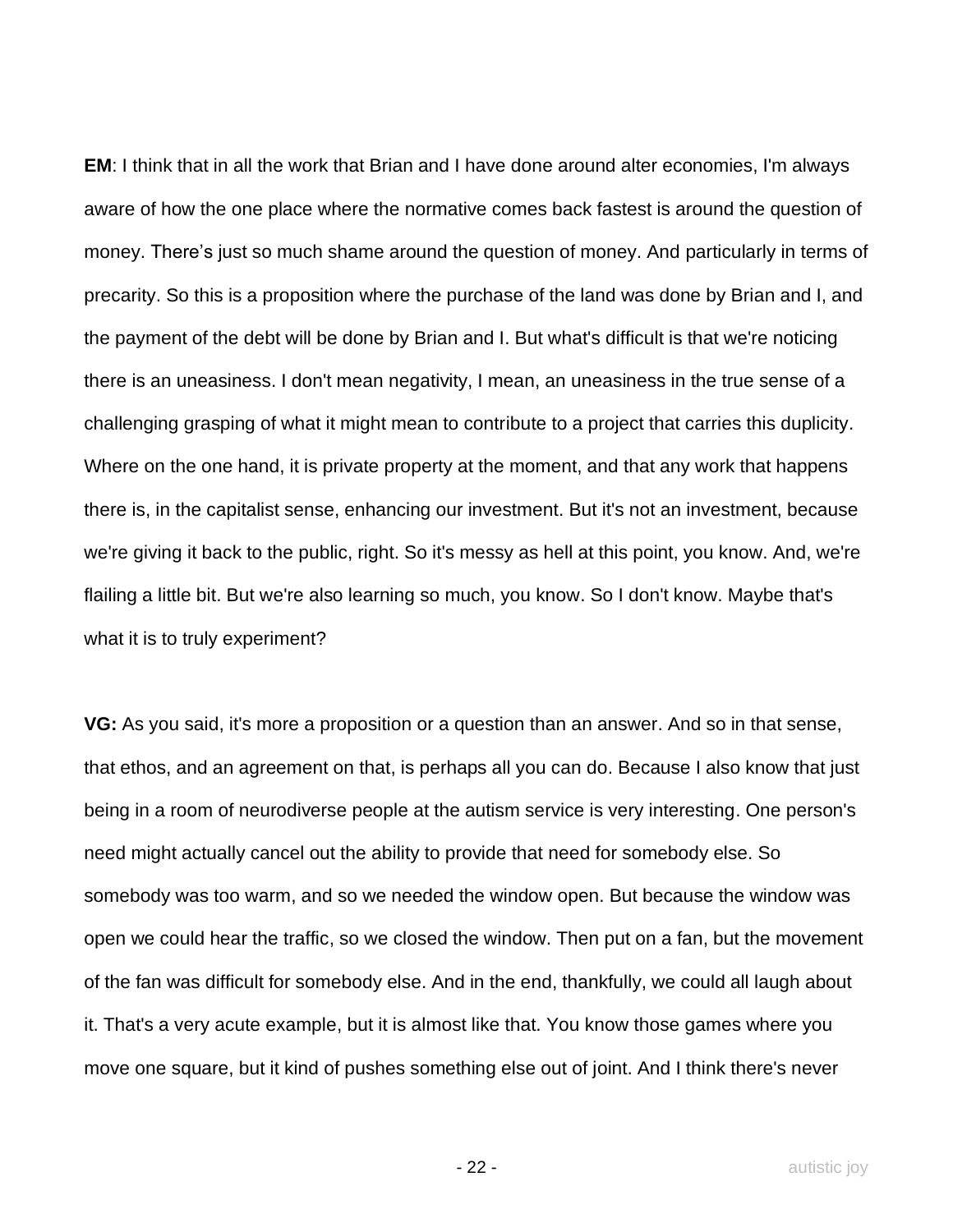going to be the perfect solution where all the pieces are in the right place. And nor should it be really, because where then is the living, if you like? And it feels at least a conscious move away from the institutions that we're talking about. Perhaps particularly in education, but also in health. I mean, thinking about schizoanalysis and some of the other things that I know that you've written about, it doesn't need to separate education from health or wellbeing. Because actually, it's precisely by making those distinctions that we end up in the situation of passing.

**EM:** You know, just to segue back to art and to durational practices and the land. One of the mistakes and one of the misunderstandings would be that we would think that 3e was required land. And of course, we don't think that, not for a second. 3e is everywhere. It's in your apartment, it's on your balcony, it's on the street. It's wherever you are all the time. The transversality of the social, the environmental and the conceptual overlap. And our question for these times is how to keep them in overlap. And I think what the land does is it just foregrounds certain aspects. And for us, the aspect of the living environment was one that we felt we needed to focus in on. Because we had spent a lot of time thinking about the conceptual and the social, you know. So doing that means that you're learning in the doing, in ways that are very artistic, I mean, they're very aesthetic. You're collaborating with the environment and your public is the environment, right. I feel very strongly that this is, for a lot of people, an exciting way to learn and make. It certainly is for me. It's extraordinary to be able to practice in an environment that gives me both the durational, repetitive practice that I yearn for, and the surprise of how it receives it, and how I learned from it. And so definitely, I see it as a living-learning environment for those who are interested in that angle and experience.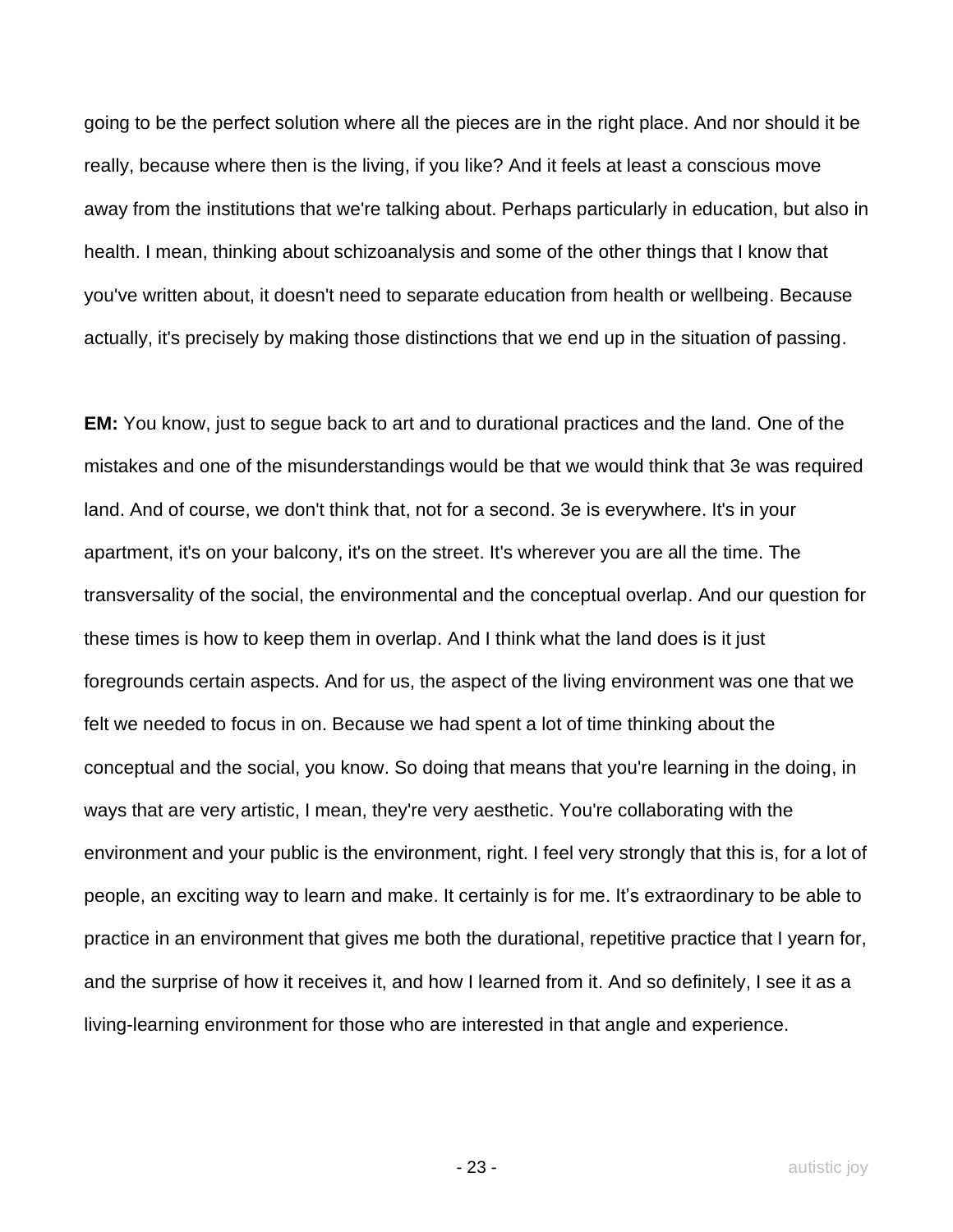**VG:** There's two things just before we finish. You mentioned in this context that the environment becomes the audience. I've been writing a new grant application form, and one of the questions that it asks is, "who will benefit?" And, "how many participants, "how many audience members." But they presume a human participant. So what you're proposing is something completely different. It takes out that question of how many "human" participants will benefit from this. And also, in the timeframe of a project, you're talking about something which you can't possibly anticipate, because of, as you said, the overlap, which I really like.

Actually, "overlap" was in a quote that I had picked out [from 'For a Pragmatics of the Useless']. And it came from, I think, extensive continuum. Maybe it's a nice way to finish, because I wanted to finish by talking about Autistic Joy. Or just getting an impression of what that might mean and how that might resonate for you. So in the book I think you're unpacking extensive continuum and you say:

*"the actualizing into voluminous expression is an occurrence always in overlap, a million shapings producing a million expressions, facilitating an infinity of volumes, morphing at each turn of the world making itself."*

And that's what I felt when I was explaining what it feels like to be in a room. It's this overlap, producing an infinity of volumes, morphing. Exactly. So when you described 3e and you mentioned overlap, I was brought back to this. I thought, well, this is it in practice. This is the question.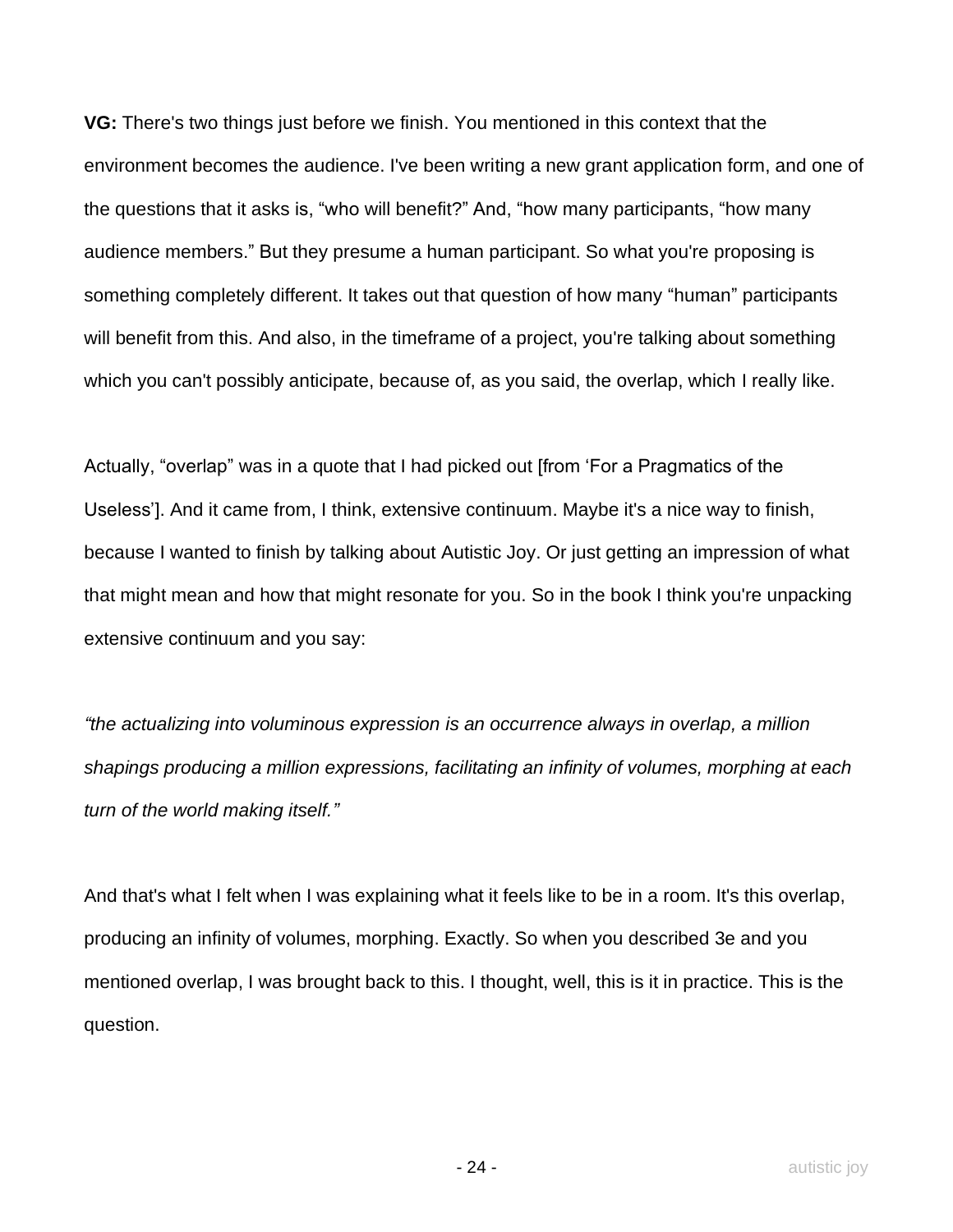**EM:** It's so beautiful, what you say, and I wish I could take you there. But one of the things that we did immediately, was that we started setting up these little adjacent sitting areas. We call them cocoons. They have a kind of cocoon like feeling. And Brian and I would joke that we were so busy with all the work we had to do, because it is an incredible amount of work, just, you know, moving wood, I mean, it feels like every day you're moving wood from one place to another, or, you know, planting or whatever you're doing or fixing something or figuring out how generators work or whatever it is that you're doing. And I said to him, you know, do you think it's crazy that we've made all these cocoons that we never sit in?

But there is a sense in both of us that the world needs as many of these adjacent sites as possible. And one of them that we built, we called the fort, was a kind of netted tent in the forest, which I think we sat in twice over the summer. And it was magical to sit in it because you were really in the middle of the forest. There are lots of black flies in the spring, so that's why it needs to be netted. And, anyway, so I went last week to prepare for winter. And I took it down. And when I took it down, there was a salamander in it. And this is a gorgeous little space, carpeted and chairs. It's very pretty, because I love pretty things. And these kind of salamanders very rare. It doesn't exist anywhere else in Canada. It shouldn't actually be this far north. But it really did feel like we built this fort for this salamander, you know. And no art application in the world would understand the beauty of having built space with furniture that cost hundreds of dollars for this tiny little salamander. But I do think that what that salamander does is it mirrors back the world in an adjacency. It's this adjacency, this kind of angularity that I'm always interested in, that gives the world back to us on an angle that reshapes it to some degree.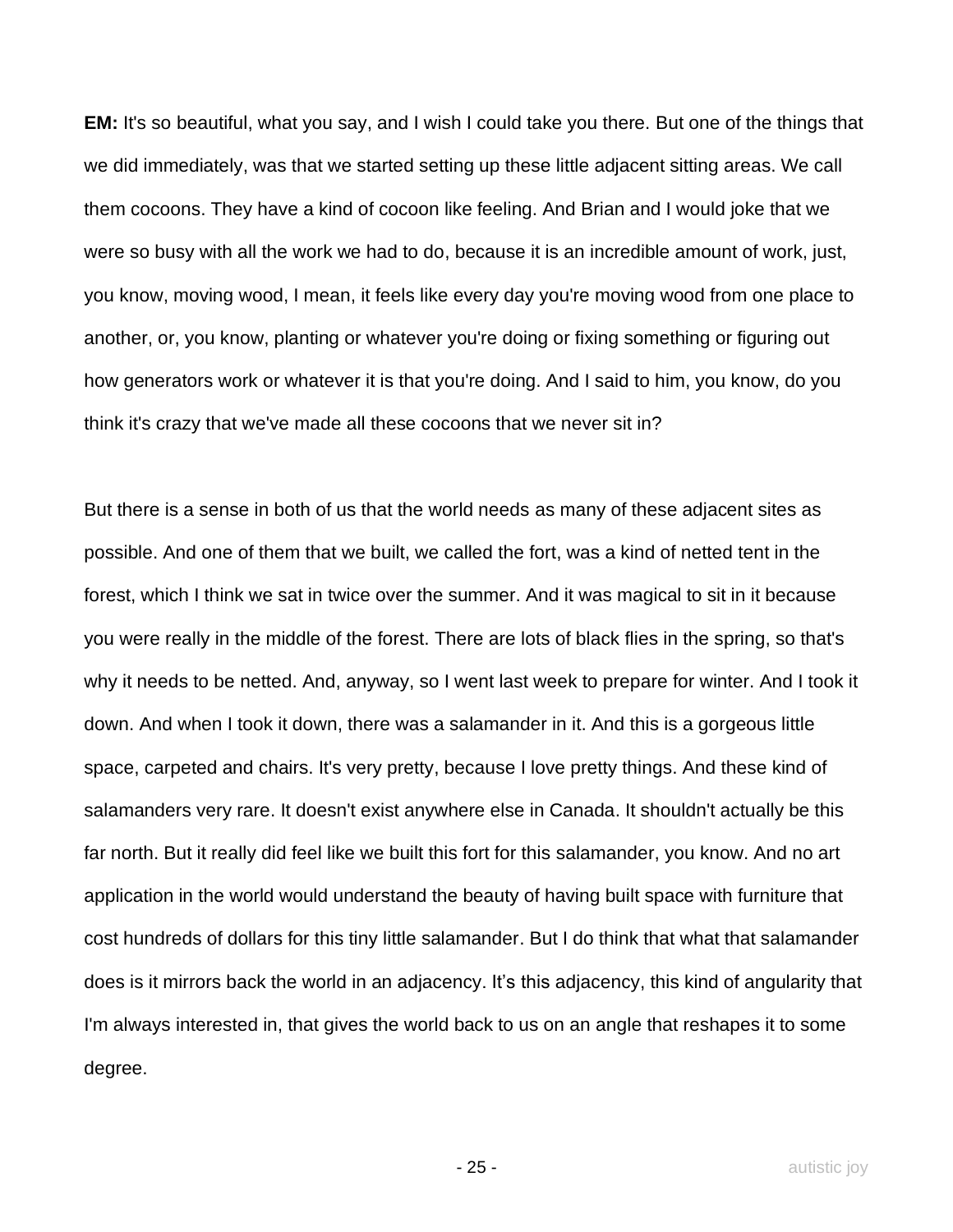The question for me of Autistic Joy is key. I mean, it's a beautiful place to finish. Because the issue is always, "how do you make life?" For me always, every day, there isn't a day where I take living for granted. And I think that that's true of a lot of people. Maybe all people who are neurodiverse feel that the world isn't made for us. And so we have to make a world every single day. And this making of the world is done in ways that are often a real struggle. But every once in a while - and I don't mean every once in a while, in the sense of once every three months, I mean every 37 seconds or whatever - every once in a while in a temporal field, it's exuberance stands out. And this exuberance is with us. And so as we get our diagnoses of whatever it is, we're diagnosed with the presupposition. Like say I'm diagnosed with depression. The presupposition is that I'm sad. I mean, I might be sad, but this sad is the wrong word for it. I'm intensified in ways that are complicated to live with, you know. So this joy has nothing to do with happiness. It's an aliveness that is interspersed with the extraordinarily difficult question of how to live in this world. And I think if anything for me at the moment, 3e is a proposition to amplify that joy, by creating conditions for a field of relation that is invested in minor sociality. Which is to say, it's a communal site that isn't premised on the human. That invites the human but not the bad habits of the neurotypical as much as possible.

**VG:** And then the usefulness and use value comes into that, because you mentioned the cocoons, and, you know, "it's criminal, that we're not using them!". But then, somebody or some*thing*, actually, more to the point *is*. And that's the point.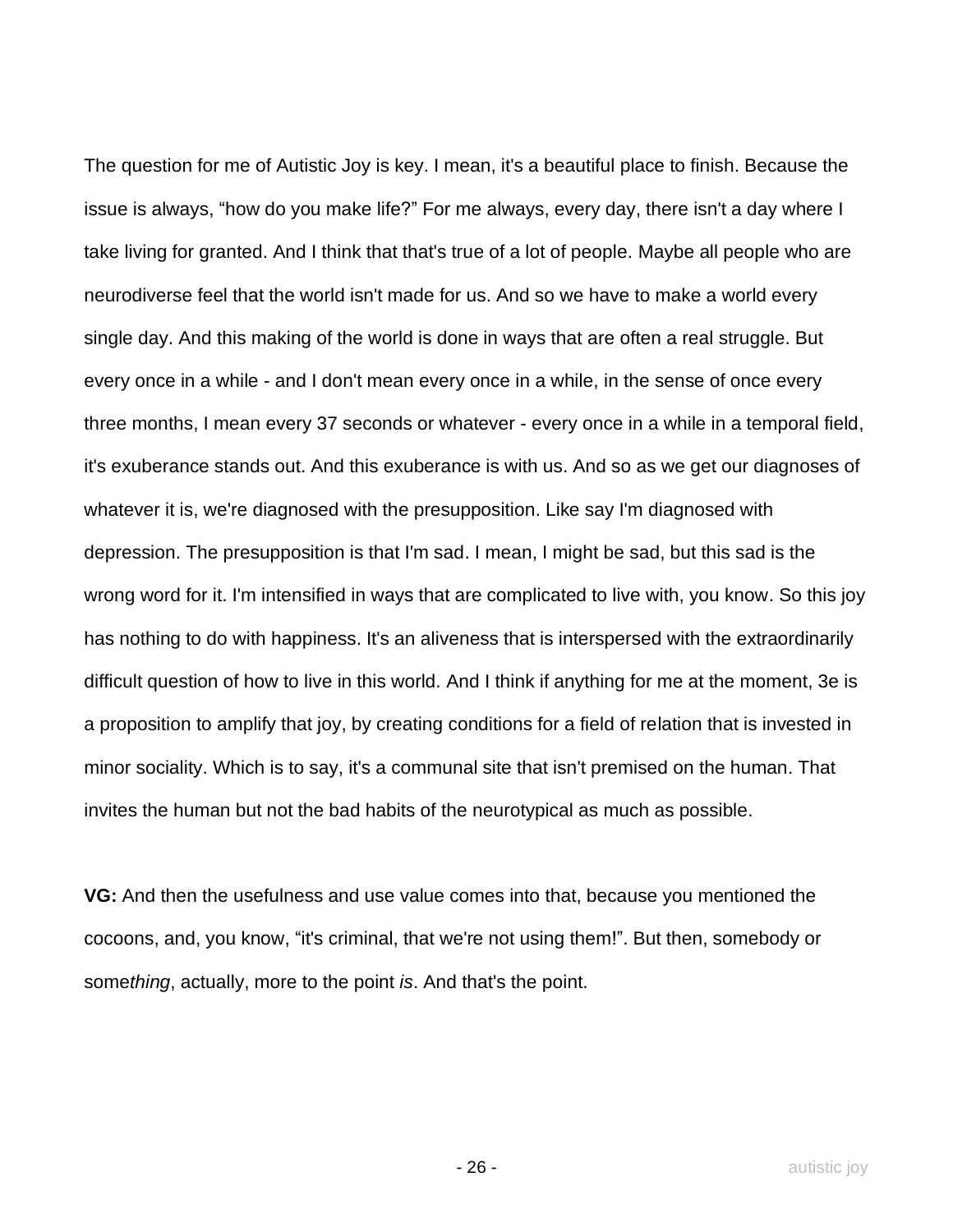Just to finish on something that brought me autistic joy. I saw a really wonderful performance years ago by a friend called Kiki Taira, a Japanese artist. And in the beginning of the performance, she had a carrier bag, and we didn't know what was inside of it. And she gave it to somebody in the audience. We were all waiting for what she would do with it . . . "what is it, what you going to do with it, what's its use?" . . . and then the performance finished. She took the carrier bag and we had no clue. I felt joy because it was just allowed to exist. We don't need to know why it's there, or what it's for. And I think that's what I'm getting from you when you talked about the cocoon. I think, it's fine for it to exist.

Thank you so much. It's been really wonderful to bring some of the question marks off the page and bring them to you. To have a conversation which I didn't have to prepare for or do my homework for!

**EM:** I was so happy that I didn't have to prepare for you. I didn't have to prepare a kind of intelligent way of giving myself to the world.

**VG:** Yeah, I've done the PhD, I don't want to do it again. It wasn't worth it!!

**EM:** Exactly, exactly. Thanks, Victoria.